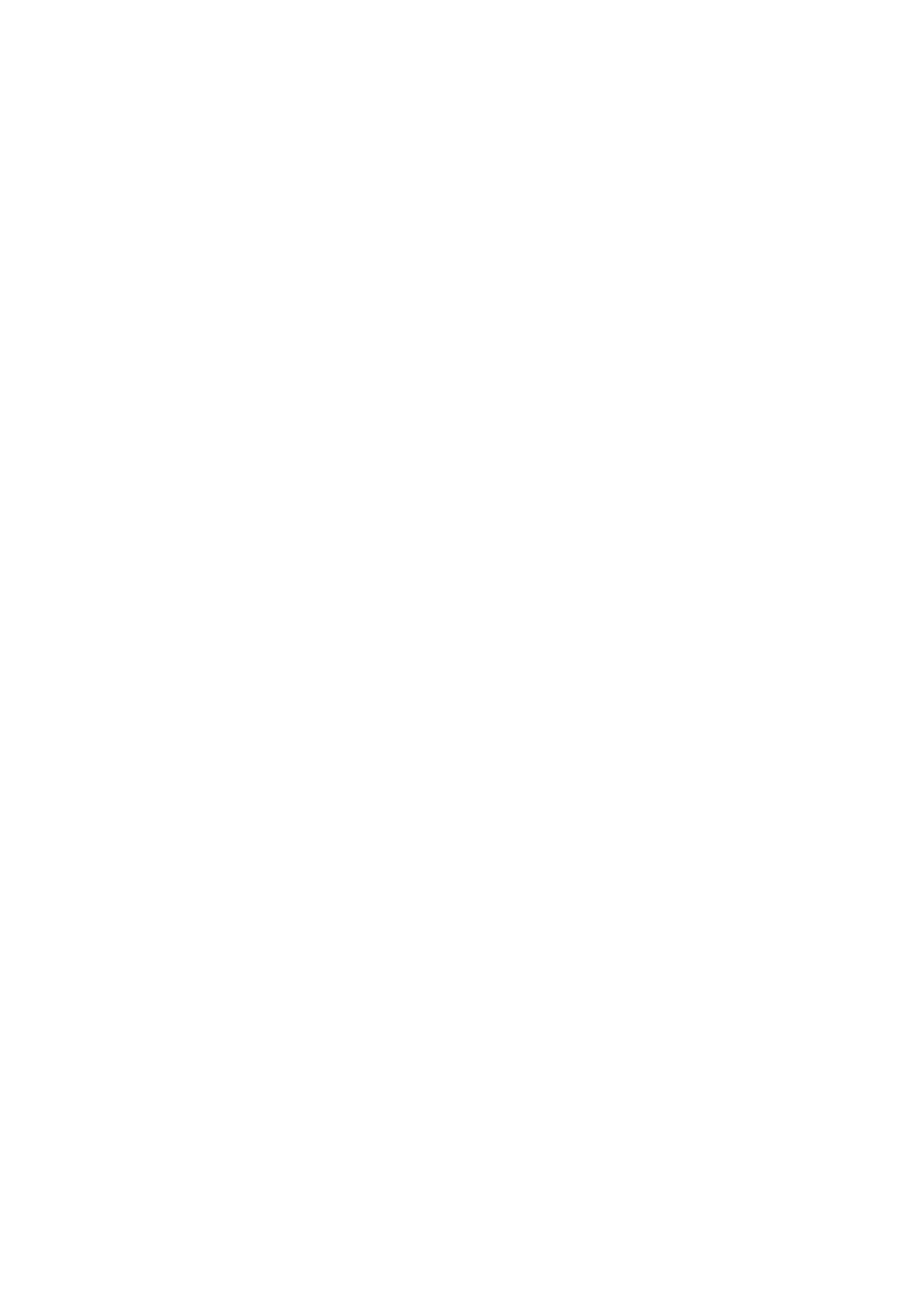# Requests in Film Dialogue and Dubbing Translation:

*A Comparative Study of English and Italian*

By Vittorio Napoli

Cambridge **Scholars** Publishing

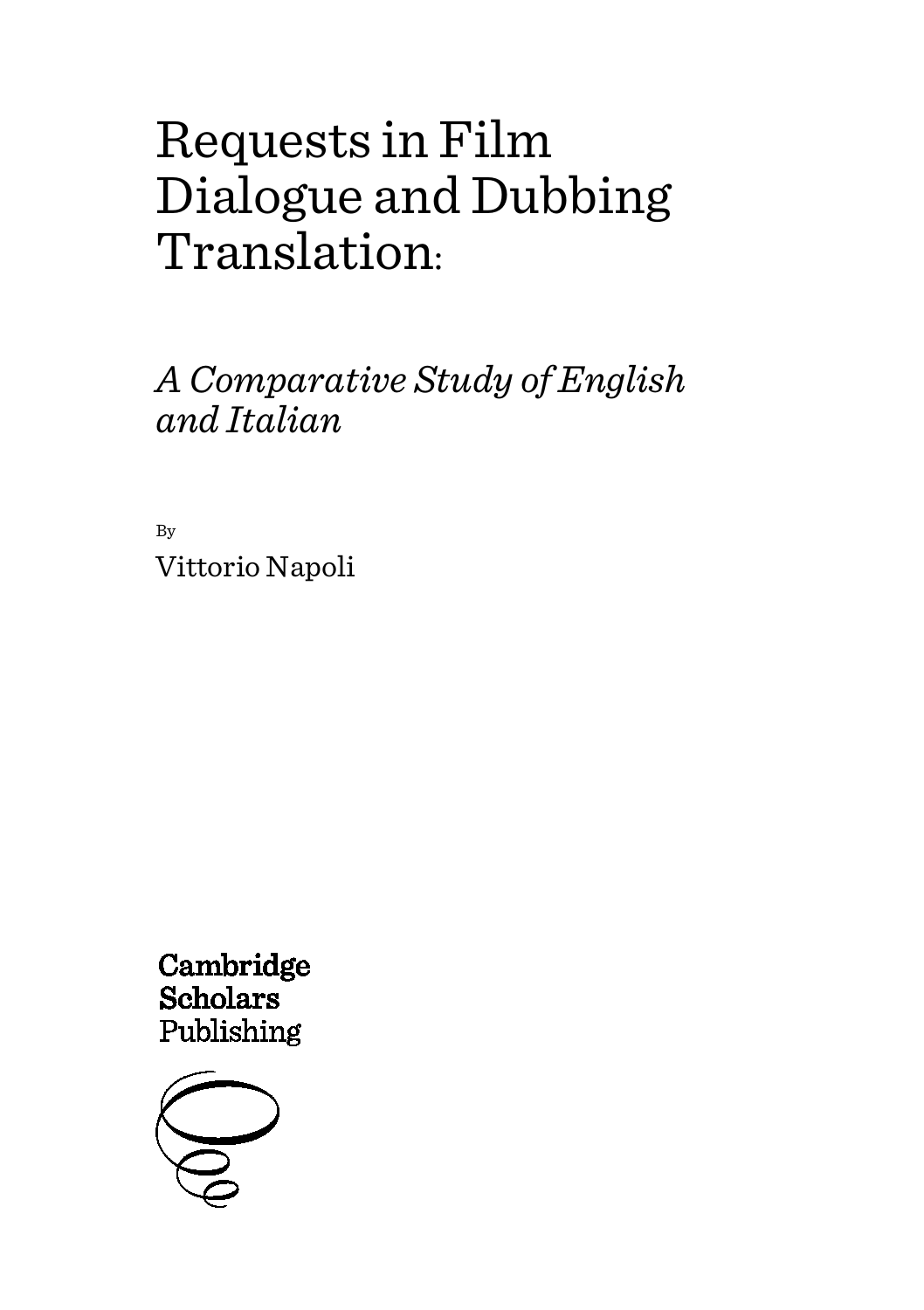Requests in Film Dialogue and Dubbing Translation: A Comparative Study of English and Italian

By Vittorio Napoli

This book first published 2021

Cambridge Scholars Publishing

Lady Stephenson Library, Newcastle upon Tyne, NE6 2PA, UK

British Library Cataloguing in Publication Data A catalogue record for this book is available from the British Library

Copyright © 2021 by Vittorio Napoli

All rights for this book reserved. No part of this book may be reproduced, stored in a retrieval system, or transmitted, in any form or by any means, electronic, mechanical, photocopying, recording or otherwise, without the prior permission of the copyright owner.

ISBN (10): 1-5275-6405-3 ISBN (13): 978-1-5275-6405-3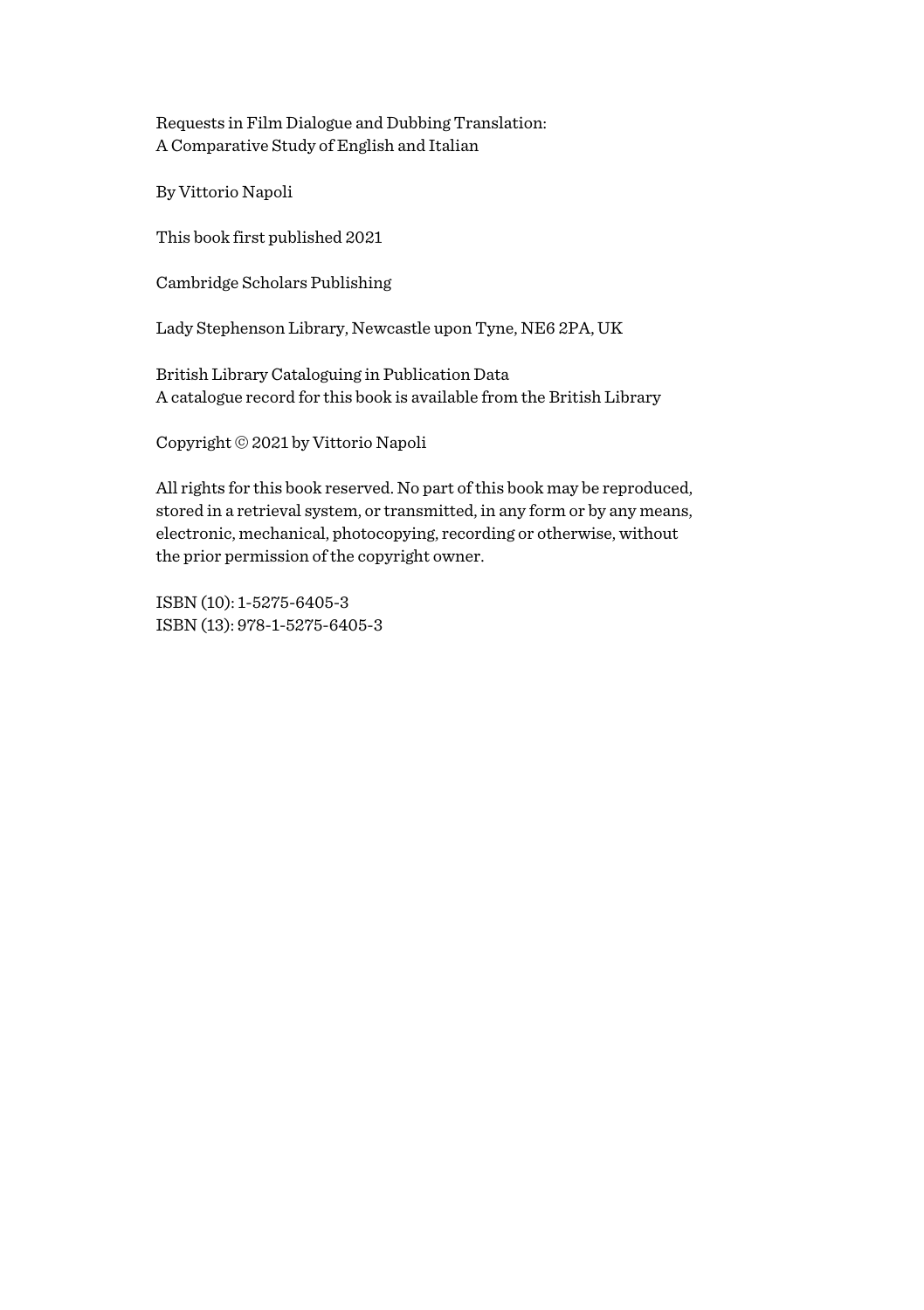## TABLE OF CONTENTS

| (IM)POLITENESS RESEARCH AND THE SPEECH ACT OF REQUESTING                                             |  |
|------------------------------------------------------------------------------------------------------|--|
|                                                                                                      |  |
|                                                                                                      |  |
|                                                                                                      |  |
| The speech act of requesting: an overview of the main studies  25                                    |  |
| FILM DIALOGUE AND (AUDIOVISUAL) TRANSLATION AT THEIR INTERFACE<br>WITH PRAGMATICS AND (IM)POLITENESS |  |
|                                                                                                      |  |
|                                                                                                      |  |
| Translation and Pragmatics: an overview of the main studies  34                                      |  |
|                                                                                                      |  |
|                                                                                                      |  |
|                                                                                                      |  |
|                                                                                                      |  |
| RESEARCH RATIONALE AND METHODOLOGY                                                                   |  |
|                                                                                                      |  |
|                                                                                                      |  |
|                                                                                                      |  |
|                                                                                                      |  |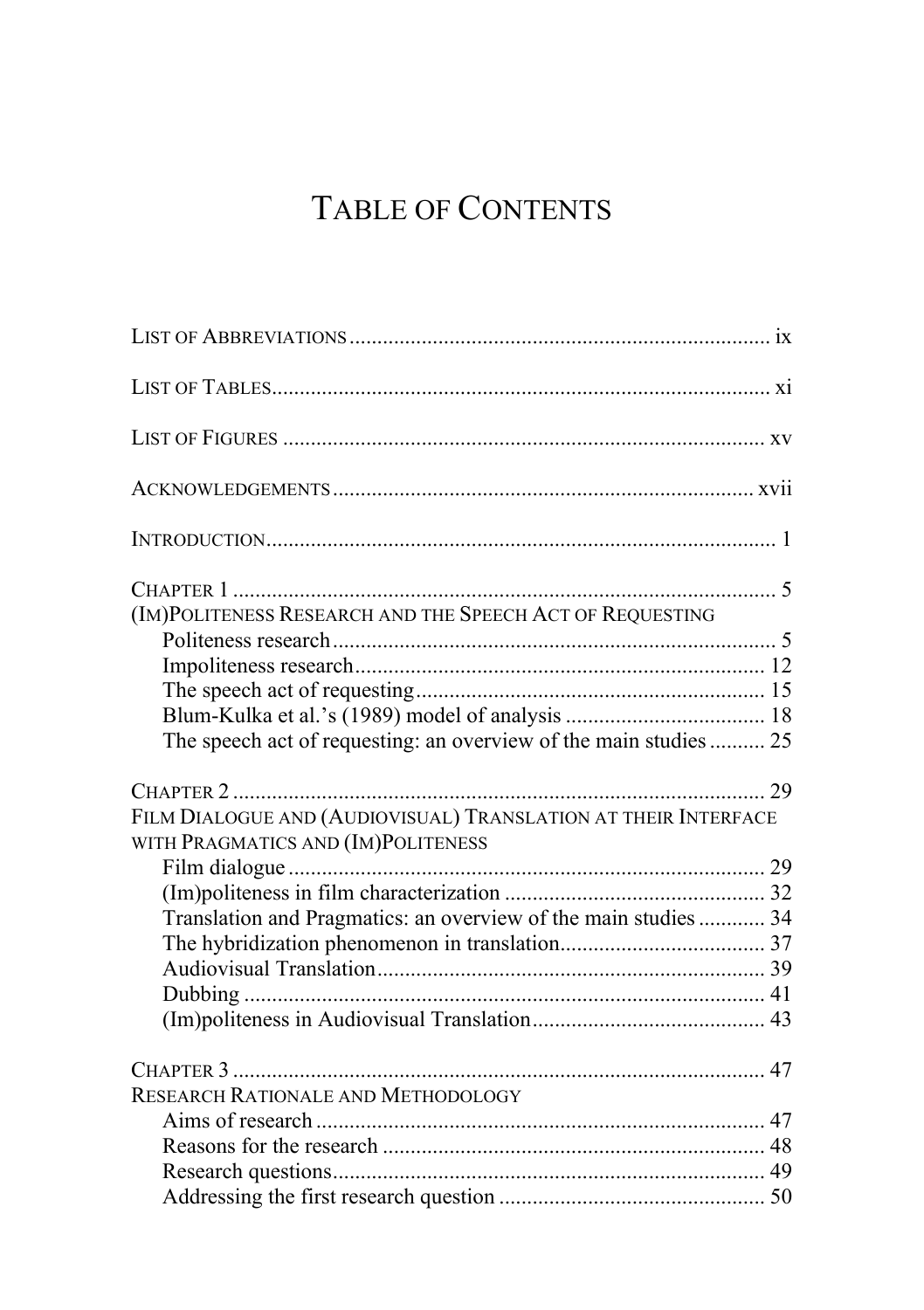| The model of analysis for the annotation and the codification         |  |
|-----------------------------------------------------------------------|--|
|                                                                       |  |
|                                                                       |  |
|                                                                       |  |
|                                                                       |  |
|                                                                       |  |
|                                                                       |  |
|                                                                       |  |
|                                                                       |  |
|                                                                       |  |
| RESULTS: REQUESTS IN ENGLISH AND ITALIAN FILM DIALOGUE                |  |
| Realization strategies and pragmatic modifiers of requests in English |  |
|                                                                       |  |
| Representation of positive and negative face in English film          |  |
|                                                                       |  |
| Requests in dramatic/romantic comedies and in thrillers/crimes        |  |
|                                                                       |  |
| Realization strategies and pragmatic modifiers of requests in Italian |  |
|                                                                       |  |
| Representation of positive and negative face in Italian film          |  |
|                                                                       |  |
| Requests in dramatic/romantic comedies and in thrillers/crimes        |  |
|                                                                       |  |
| The speech act of requests in English and Italian film dialogue:      |  |
| an overview of the main differences and similarities 118              |  |
| Contextual variables and illocutionary strength of requests           |  |
|                                                                       |  |
|                                                                       |  |
|                                                                       |  |
|                                                                       |  |
|                                                                       |  |
|                                                                       |  |
|                                                                       |  |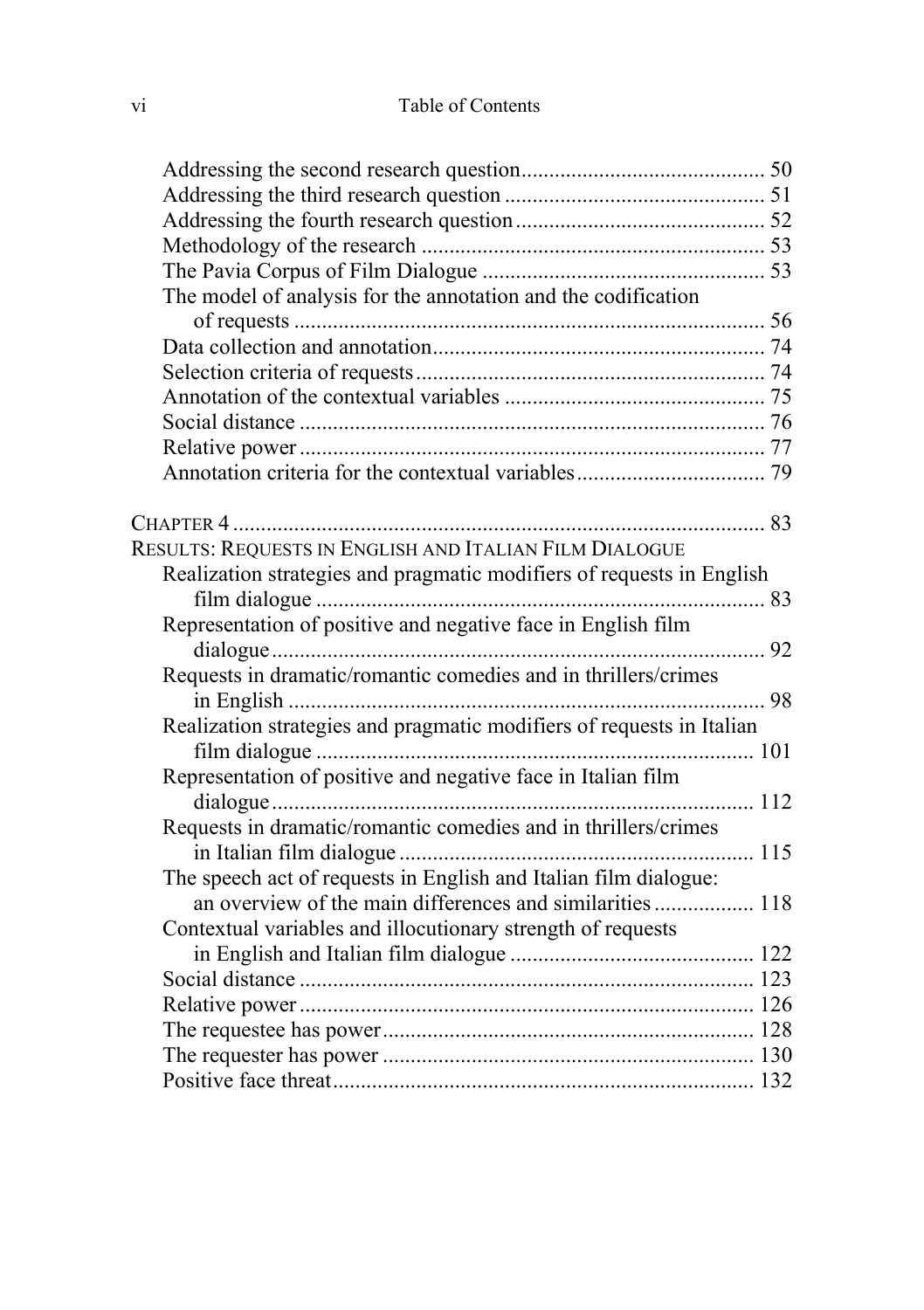| Requests in Film Dialogue and Dubbing Translation:<br>A Comparative Study of English and Italian | vii |
|--------------------------------------------------------------------------------------------------|-----|
|                                                                                                  |     |
| RESULTS: REQUESTS IN DUBBED ITALIAN                                                              |     |
| Realization strategies and pragmatic modifiers of requests                                       |     |
|                                                                                                  |     |
| Contextual variables and illocutionary strength of requests                                      |     |
|                                                                                                  |     |
|                                                                                                  |     |
|                                                                                                  |     |
|                                                                                                  |     |
|                                                                                                  |     |
|                                                                                                  |     |
|                                                                                                  |     |
|                                                                                                  |     |
|                                                                                                  |     |
|                                                                                                  |     |
| Request pragmatic categories in English and dubbed Italian:                                      |     |
|                                                                                                  |     |
| Addition and removal of realization strategies and pragmatic                                     |     |
|                                                                                                  |     |
| Original requests and their translation: a pair-based qualitative                                |     |
|                                                                                                  |     |
| The translation of just, fucking and familiarizing vocatives                                     |     |
|                                                                                                  |     |
|                                                                                                  |     |
|                                                                                                  |     |
|                                                                                                  |     |
| The pragmatics of translated requests and multimodality 168                                      |     |
| Pragmatic translation shifts and non-verbal modes 168                                            |     |
| Pragmatic translation shifts and lip-sync constraints  171                                       |     |
| Non-translation and addition of requests in dubbed Italian  174                                  |     |
| Non-translation of requests in dubbed Italian 174                                                |     |
|                                                                                                  |     |
|                                                                                                  |     |
| <b>DISCUSSION OF RESULTS</b>                                                                     |     |
| The pragmatics of requests in film dialogue and in spontaneous                                   |     |
|                                                                                                  |     |
| Requests in English and Italian film dialogue: a review of differences                           |     |
| and similarities from a cross-linguistic perspective 191                                         |     |
| The translation of requests from English into dubbed Italian  200                                |     |
|                                                                                                  |     |
|                                                                                                  |     |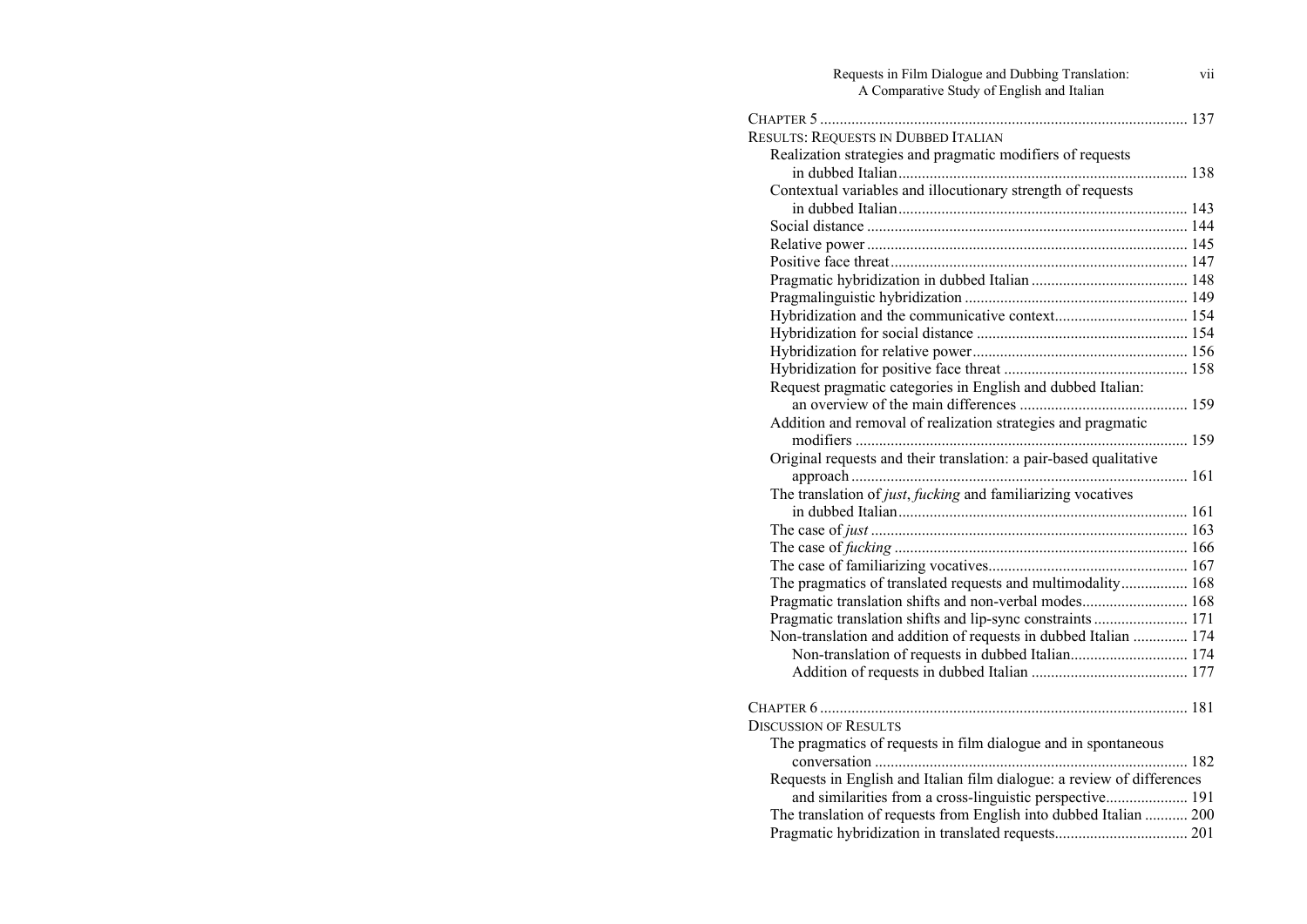### viii Table of Contents

| Requests in English and dubbed Italian: an overview of the main         |  |
|-------------------------------------------------------------------------|--|
|                                                                         |  |
| Pragmatic compensation strategies in translated requests 209            |  |
| Pragmatic shifts in translated requests and audiovisual constraints 212 |  |
|                                                                         |  |
| CONCLUSIONS AND DIRECTIONS FOR FUTURE RESEARCH                          |  |
|                                                                         |  |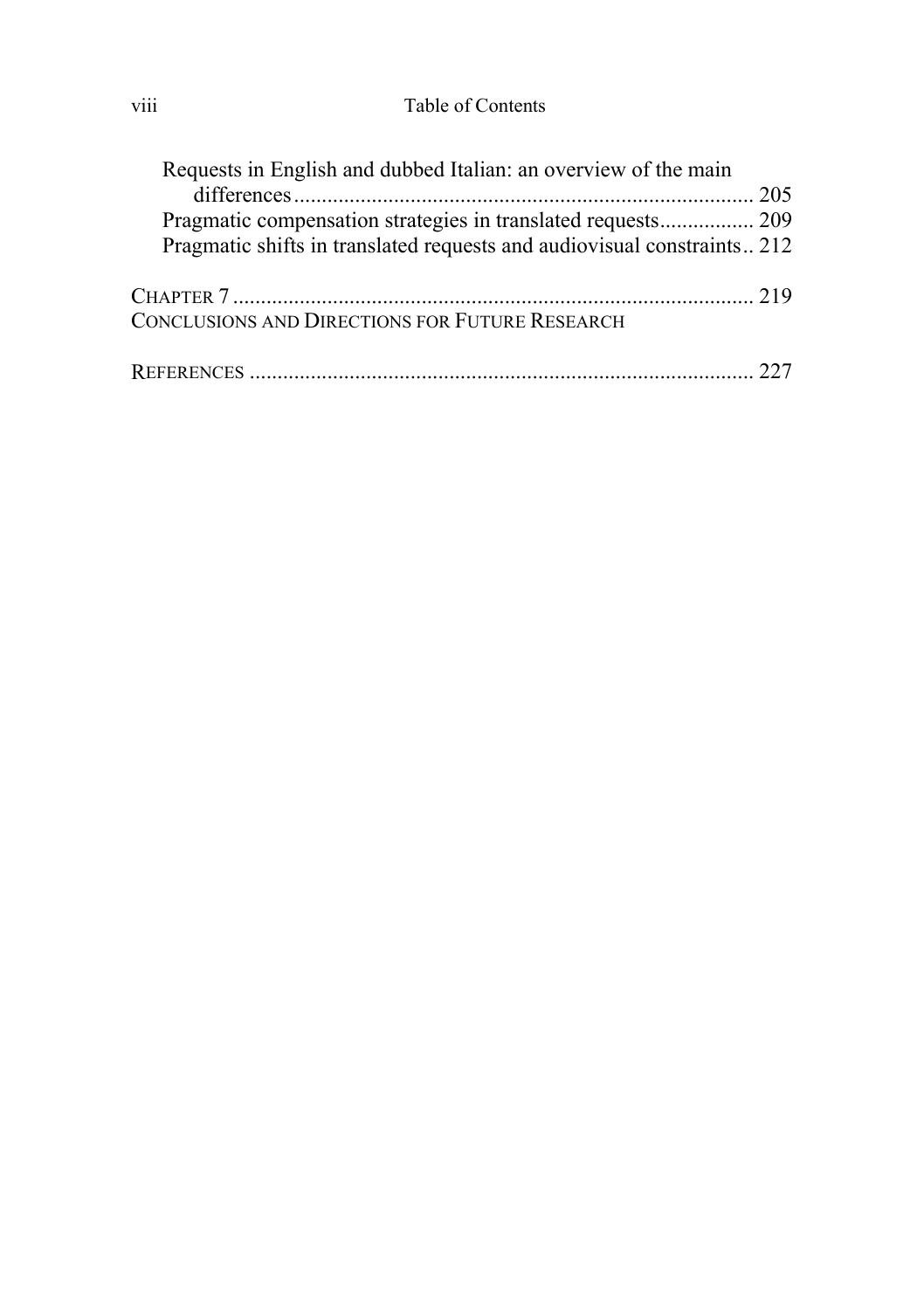## LIST OF ABBREVIATIONS

| AmE:           | American English                           |
|----------------|--------------------------------------------|
| AVT:           | Audiovisual Translation                    |
| BrE:           | <b>British English</b>                     |
| CA:            | <b>Conversation Analysis</b>               |
| <b>CCSARP:</b> | Cross-Cultural Speech Act Research Project |
| D:             | Social distance                            |
| DCT:           | Discourse completion test                  |
| FTA:           | Face-threatening act                       |
| H:             | Hearer                                     |
| ILP:           | Interlanguage Pragmatics                   |
| P:             | Relative power                             |
| PCFD:          | Pavia Corpus of Film Dialogue              |
| Pos face:      | Positive face threat                       |
| S:             | Speaker                                    |
| SL:            | Source language                            |
| ST:            | Source text                                |
| TL:            | Target language                            |
| TT:            | Target text                                |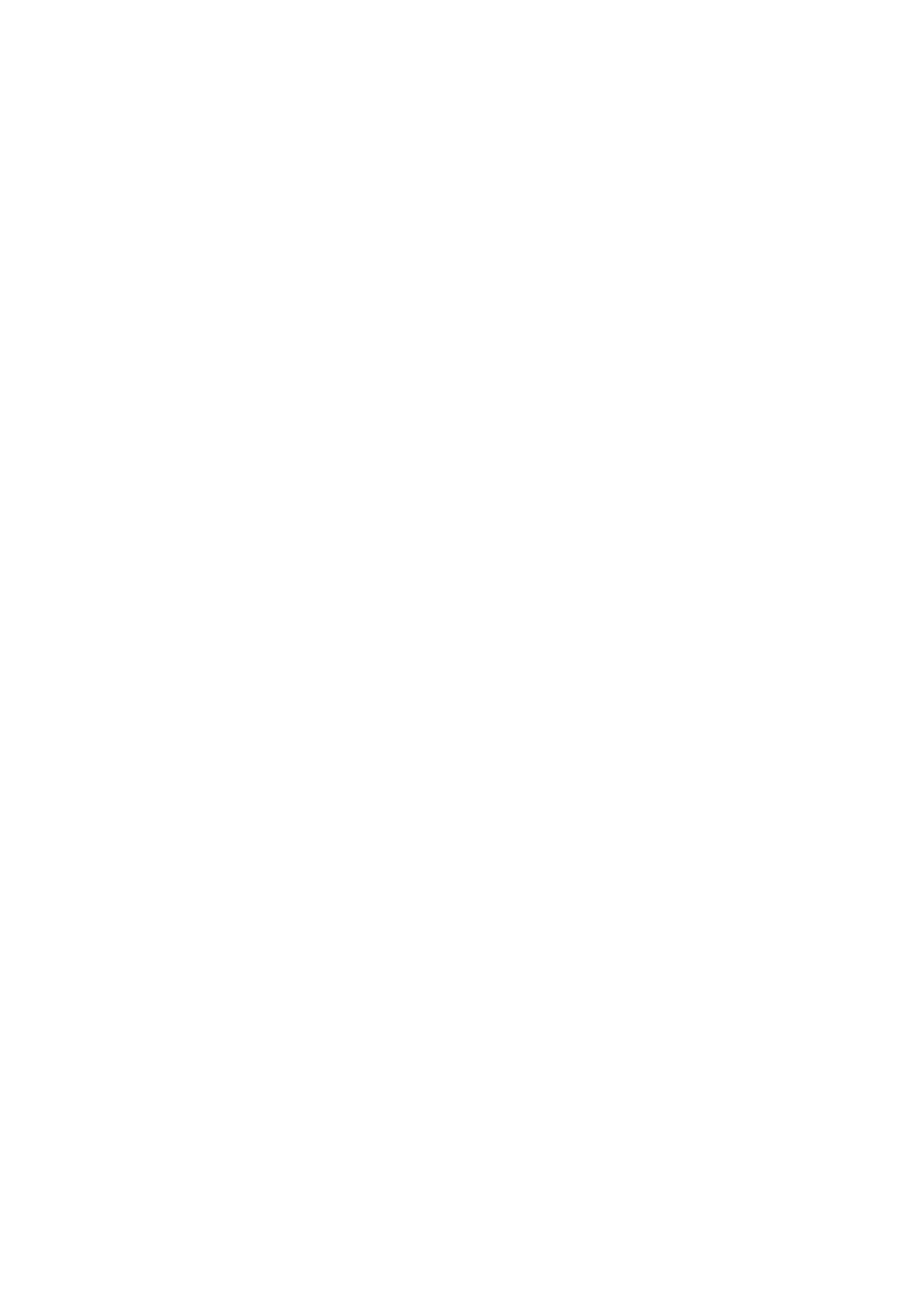## LIST OF TABLES

| TABLE 2.1: VERBAL AND NON-VERBAL, VISUAL AND ORAL SEMIOTIC CODES  |
|-------------------------------------------------------------------|
| CONTRIBUTING TO THE MEANING-MAKING OF FILMS  40                   |
| TABLE 3.1: FILMS WATCHED FOR DATA COLLECTION DIVIDED BY GENRE     |
|                                                                   |
| TABLE 4.1: RELATIVE AND RAW FREQUENCIES OF REALIZATION STRATEGIES |
|                                                                   |
| TABLE 4.2: TWO MOST FREQUENT DIRECT AND CONVENTIONALLY INDIRECT   |
|                                                                   |
| TABLE 4.3: AVERAGE PER REQUEST OF DOWNGRADERS AND UPGRADERS       |
|                                                                   |
| TABLE 4.4: FREQUENCIES OF INTERNAL AND EXTERNAL DOWNGRADERS       |
|                                                                   |
| TABLE 4.5: FREQUENCIES OF THE MOST COMMON INTERNAL AND            |
| EXTERNAL DOWNGRADERS AND UPGRADERS IN ENGLISH FILM                |
|                                                                   |
| TABLE 4.6: COMBINATIONS OF REALIZATION STRATEGIES WITH PRAGMATIC  |
| MODIFICATION, RANKED FROM MOST TO LEAST FREQUENT, IN ENGLISH      |
|                                                                   |
| TABLE 4.7: LIST OF THE PRAGMATIC CATEGORIES FOR POSITIVE AND      |
| NEGATIVE FACE-ORIENTED DOWNGRADERS AND UPGRADERS  94              |
| TABLE 4.8: FREQUENCIES OF POSITIVE AND NEGATIVE FACE-ORIENTED     |
| DOWNGRADERS AND UPGRADERS IN ENGLISH FILM DIALOGUE 95             |
| TABLE 4.9: RELATIVE FREQUENCIES OF POSITIVE AND NEGATIVE FACE-    |
| ORIENTED DOWNGRADERS AND UPGRADERS, CALCULATED OVER THE           |
| TOTAL INSTANCES OF DOWNGRADERS AND UPGRADERS, IN ENGLISH          |
|                                                                   |
| TABLE 4.10: PERCENTAGES AND RAW FREQUENCIES OF DIRECT AND         |
| INDIRECT REQUESTS IN ENGLISH DRAMATIC /ROMANTIC COMEDIES          |
|                                                                   |
| TABLE 4.11: AVERAGE PER REQUEST OF DOWNGRADERS AND UPGRADERS      |
| IN ENGLISH DRAMATIC / ROMANTIC COMEDIES AND THRILLERS/            |
|                                                                   |
| TABLE 4.12: PERCENTAGES AND RAW FREQUENCIES OF REQUEST            |
| REALIZATION STRATEGIES IN ENGLISH AND ITALIAN FILM DIALOGUE 102   |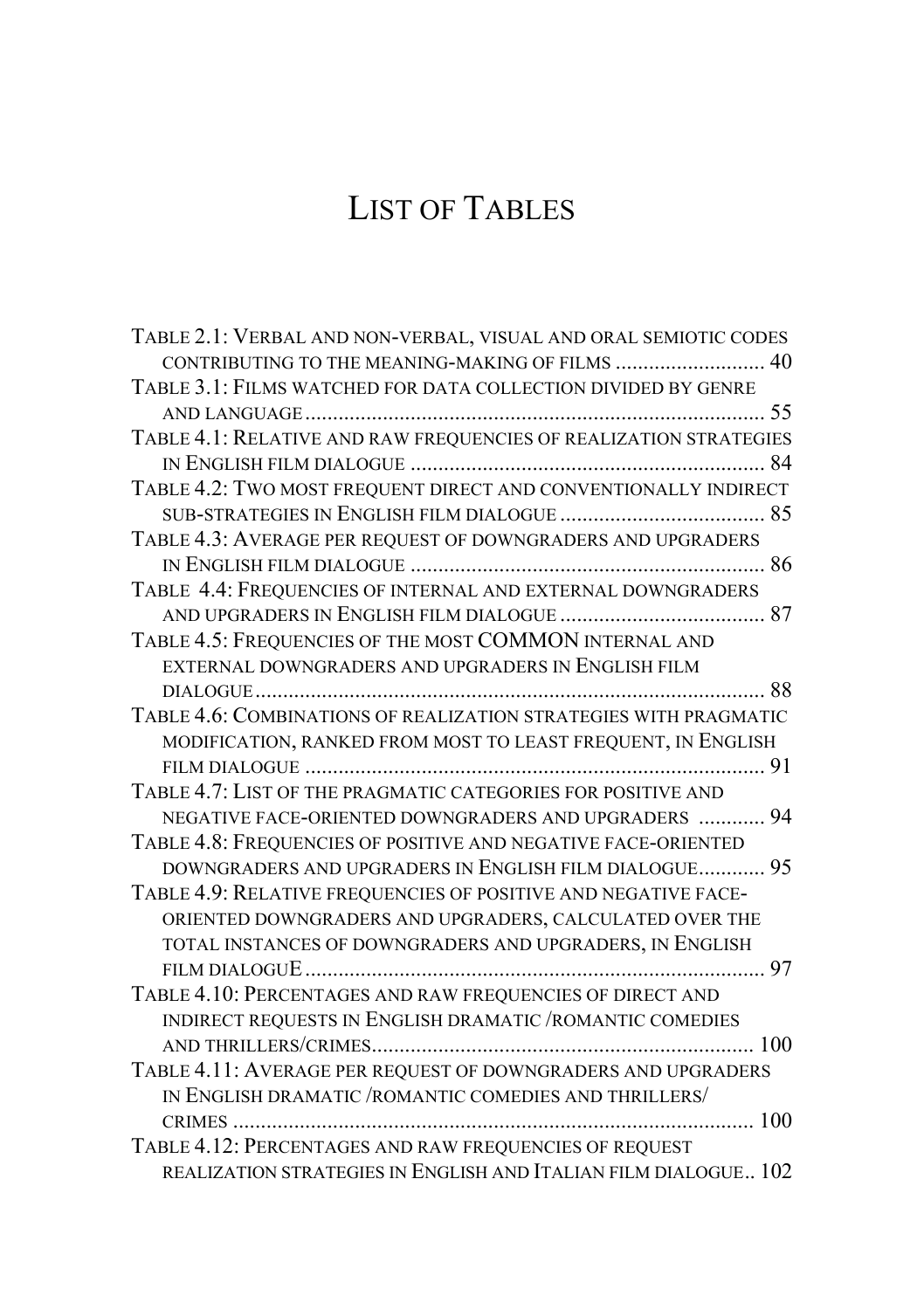| TABLE 4.13: MOST FREQUENT DIRECT AND CONVENTIONALLY INDIRECT       |
|--------------------------------------------------------------------|
|                                                                    |
| TABLE 4.14: AVERAGE PER REQUEST OF DOWNGRADERS AND UPGRADERS       |
|                                                                    |
| TABLE 4.15: FREQUENCIES OF INTERNAL AND EXTERNAL DOWNGRADERS       |
|                                                                    |
| TABLE 4.16: FREQUENCIES OF THE THREE MOST COMMON INTERNAL          |
| AND EXTERNAL DOWNGRADERS AND UPGRADERS IN ITALIAN FILM             |
|                                                                    |
| TABLE 4.17: RAW FREQUENCIES AND PERCENTAGES OF HIGHLY              |
| DOWNGRADED AND HIGHLY UPGRADED REQUESTS IN ENGLISH                 |
|                                                                    |
| TABLE 4.18: COMBINATIONS OF REALIZATION STRATEGIES WITH            |
| PRAGMATIC MODIFICATION, RANKED FROM MOST TO LEAST                  |
|                                                                    |
| TABLE 4.19: FREQUENCIES OF POSITIVE AND NEGATIVE FACE-ORIENTED     |
| DOWNGRADERS AND UPGRADERS IN ITALIAN FILM DIALOGUE 112             |
| TABLE 4.20: FREQUENCIES OF POSITIVE AND NEGATIVE FACE-ORIENTED     |
| DOWNGRADERS AND UPGRADERS, CALCULATED OVER THE TOTAL               |
| INSTANCES OF DOWNGRADERS AND UPGRADERS IN ITALIAN FILM             |
|                                                                    |
| TABLE 4.21: FREQUENCIES OF DIRECT AND INDIRECT REQUESTS IN ITALIAN |
| DRAMATIC / ROMANTIC COMEDIES AND IN THRILLERS/CRIMES 116           |
| TABLE 4.22: AVERAGE PER REQUEST OF DOWNGRADERS AND UPGRADERS       |
| IN ITALIAN DRAMATIC / ROMANTIC COMEDIES AND THRILLERS/CRIMES       |
|                                                                    |
| TABLE 5.1: MOST FREQUENT DIRECT AND CONVENTIONALLY INDIRECT        |
| SUB-STRATEGIES IN ENGLISH, DUBBED ITALIAN AND ORIGINAL             |
|                                                                    |
| TABLE 5.2: AVERAGE PER REQUEST OF INTERNAL AND EXTERNAL            |
| DOWNGRADERS AND UPGRADERS IN ENGLISH, DUBBED ITALIAN               |
|                                                                    |
| TABLE 5.3: THREE MOST FREQUENT INTERNAL AND EXTERNAL               |
| DOWNGRADERS AND UPGRADERS IN ENGLISH, DUBBED ITALIAN               |
|                                                                    |
| TABLE 5.4: RELATIVE AND RAW FREQUENCIES OF REQUEST PRAGMATIC       |
| CATEGORIES IN ENGLISH, DUBBED ITALIAN AND ORIGINAL ITALIAN. 150    |
| TABLE 5.5: HYBRIDIZATION IN DUBBED ITALIAN FOR REALIZATION         |
|                                                                    |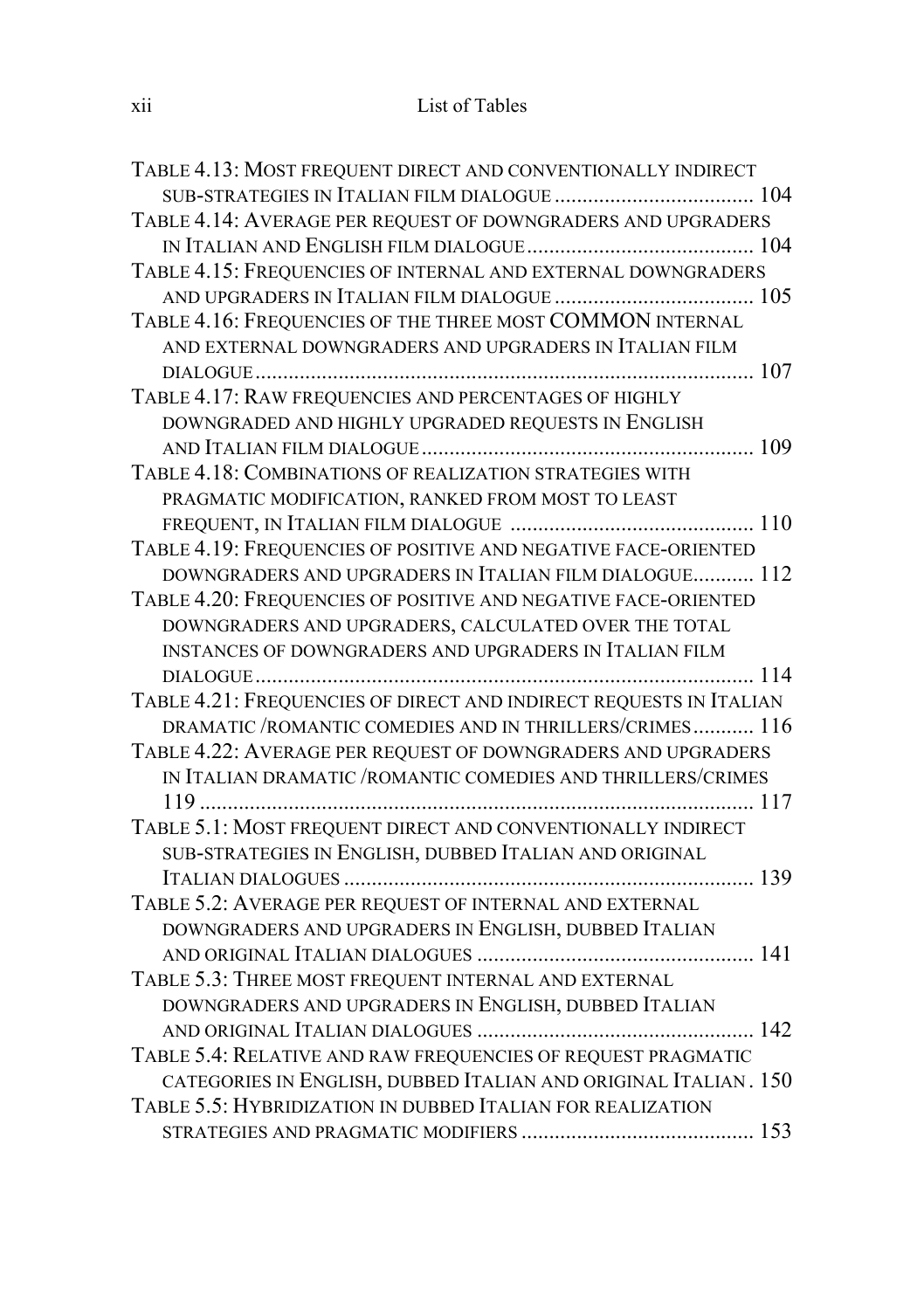| Requests in Film Dialogue and Dubbing Translation:<br>A Comparative Study of English and Italian | <b>X111</b> |
|--------------------------------------------------------------------------------------------------|-------------|
| TABLE 5.6: REALIZATION STRATEGIES AND PRAGMATIC MODIFIERS                                        |             |
| IN THE -D SCENARIO, IN ENGLISH, DUBBED ITALIAN AND ORIGINAL                                      |             |
|                                                                                                  |             |
| TABLE 5.7: REALIZATION STRATEGIES AND PRAGMATIC MODIFIERS                                        |             |
| IN THE +D SCENARIO, IN ENGLISH, DUBBED ITALIAN AND ORIGINAL                                      |             |
|                                                                                                  |             |
| TABLE 5.8: REALIZATION STRATEGIES AND PRAGMATIC MODIFIERS                                        |             |
| IN THE -P SCENARIO, IN ENGLISH, DUBBED ITALIAN AND ORIGINAL                                      |             |
|                                                                                                  |             |
| TABLE 5.9: REALIZATION STRATEGIES AND PRAGMATIC MODIFIERS                                        |             |
| IN THE +PH SCENARIO, IN ENGLISH, DUBBED ITALIAN AND ORIGINAL                                     |             |
|                                                                                                  |             |
| TABLE 5.10: REALIZATION STRATEGIES AND PRAGMATIC MODIFIERS                                       |             |
| IN THE +PS SCENARIO, IN ENGLISH, DUBBED ITALIAN AND ORIGINAL                                     |             |
|                                                                                                  |             |
| TABLE 5.11: PRAGMATIC MODIFIERS IN THE -POS FACE SCENARIO, IN                                    |             |
| ENGLISH, DUBBED ITALIAN AND ORIGINAL ITALIAN 158                                                 |             |
| TABLE 5.12: PRAGMATIC MODIFIERS IN THE +POS FACE SCENARIO,                                       |             |
| IN ENGLISH, DUBBED ITALIAN AND ORIGINAL ITALIAN 158                                              |             |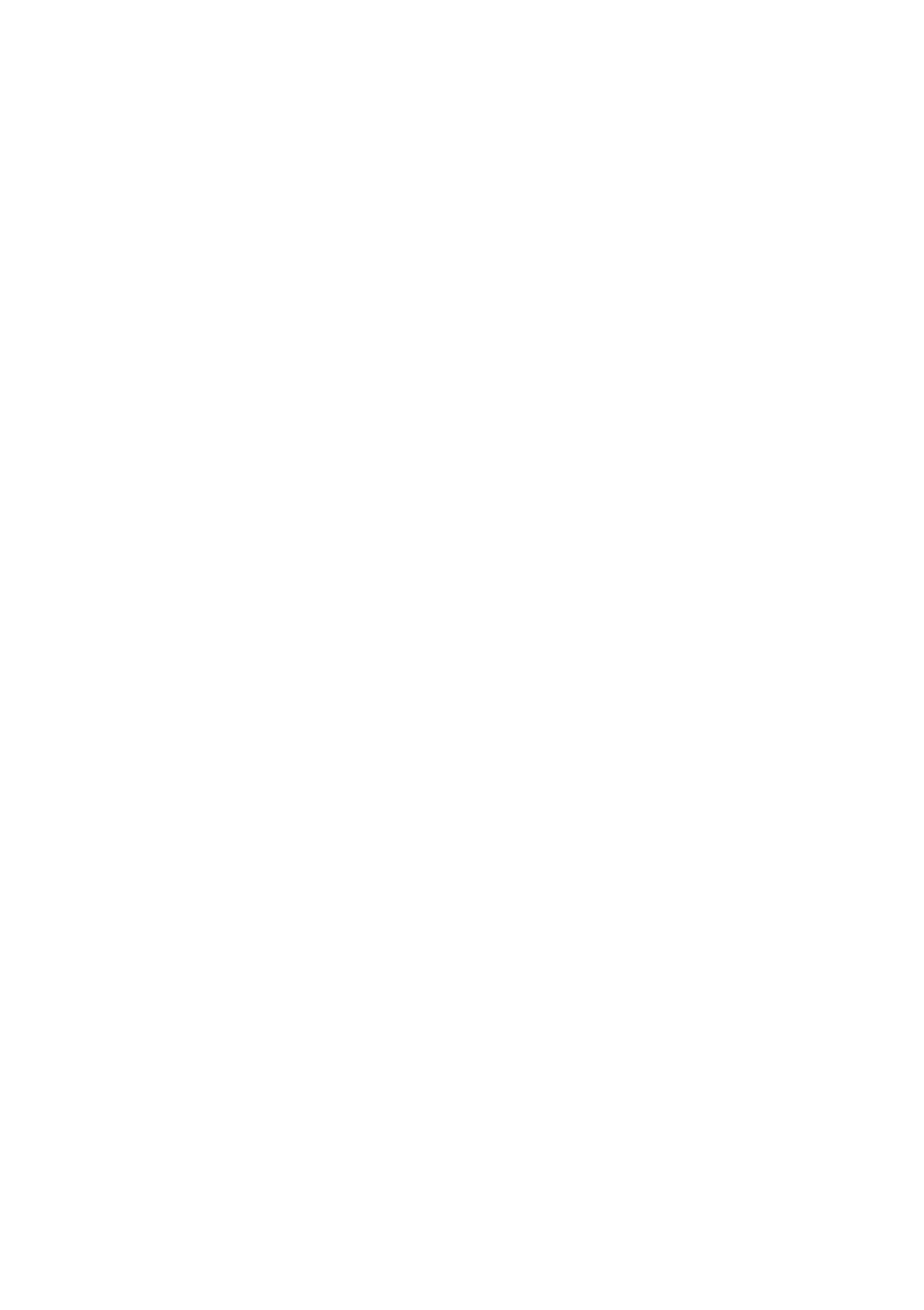## LIST OF FIGURES

| FIGURE 4.1: RELATIVE FREQUENCIES OF POSITIVE AND NEGATIVE FACE-   |
|-------------------------------------------------------------------|
| ORIENTED DOWNGRADERS AND UPGRADERS, CALCULATED OVER THE           |
| TOTAL INSTANCES OF DOWNGRADERS AND UPGRADERS IN ENGLISH           |
|                                                                   |
| FIGURE 4.2: PERCENTAGES OF REQUEST REALIZATION STRATEGIES IN      |
|                                                                   |
| FIGURE 4.3: FREQUENCIES OF COMBINATIONS OF REALIZATION STRATEGIES |
| WITH PRAGMATIC MODIFICATION, GOING FROM MOST TO LEAST             |
| FREQUENT, IN ENGLISH AND ITALIAN FILM DIALOGUE  111               |
| FIGURE 4.4: FREQUENCIES OF POSITIVE AND NEGATIVE FACE-ORIENTED    |
| DOWNGRADERS AND UPGRADERS IN ENGLISH AND ITALIAN FILM             |
|                                                                   |
| FIGURE 4.5: FREQUENCIES OF POSITIVE AND NEGATIVE FACE-ORIENTED    |
| DOWNGRADERS AND UPGRADERS, CALCULATED OVER THE TOTAL              |
| <b>INSTANCES OF DOWNGRADERS AND UPGRADERS IN ENGLISH AND</b>      |
|                                                                   |
| FIGURE 4.6: CHANGE IN THE FREQUENCIES OF DIRECT/INDIRECT          |
| STRATEGIES AND OF DOWNGRADERS/UPGRADERS WHEN GOING                |
| FROM -D TO +D IN ENGLISH AND ITALIAN FILM DIALOGUE  125           |
| FIGURE 4.7: CHANGE IN THE FREQUENCIES OF DIRECT/INDIRECT          |
| STRATEGIES AND OF DOWNGRADERS/UPGRADERS WHEN MOVING               |
| FROM THE -P TO THE +PH SCENARIO IN ENGLISH AND ITALIAN FILM       |
|                                                                   |
| FIGURE 4.8: CHANGE IN THE FREQUENCIES OF DIRECT/INDIRECT          |
| STRATEGIES AND OF DOWNGRADERS/UPGRADERS WHEN GOING                |
| FROM -P TO +PS, IN ENGLISH AND ITALIAN FILM DIALOGUE 131          |
| FIGURE 4.9: CHANGE IN THE FREQUENCIES OF DIRECT/INDIRECT          |
| STRATEGIES AND OF DOWNGRADERS/UPGRADERS WHEN GOING                |
| FROM -POS FACE TO +POS FACE IN ENGLISH AND ITALIAN FILM           |
|                                                                   |
| FIGURE 5.1: CHANGE IN THE FREQUENCIES OF DIRECT AND INDIRECT      |
| REALIZATION STRATEGIES AND OF DOWNGRADERS AND UPGRADERS           |
| IN DUBBED ITALIAN WHEN GOING FROM -D TO +D  145                   |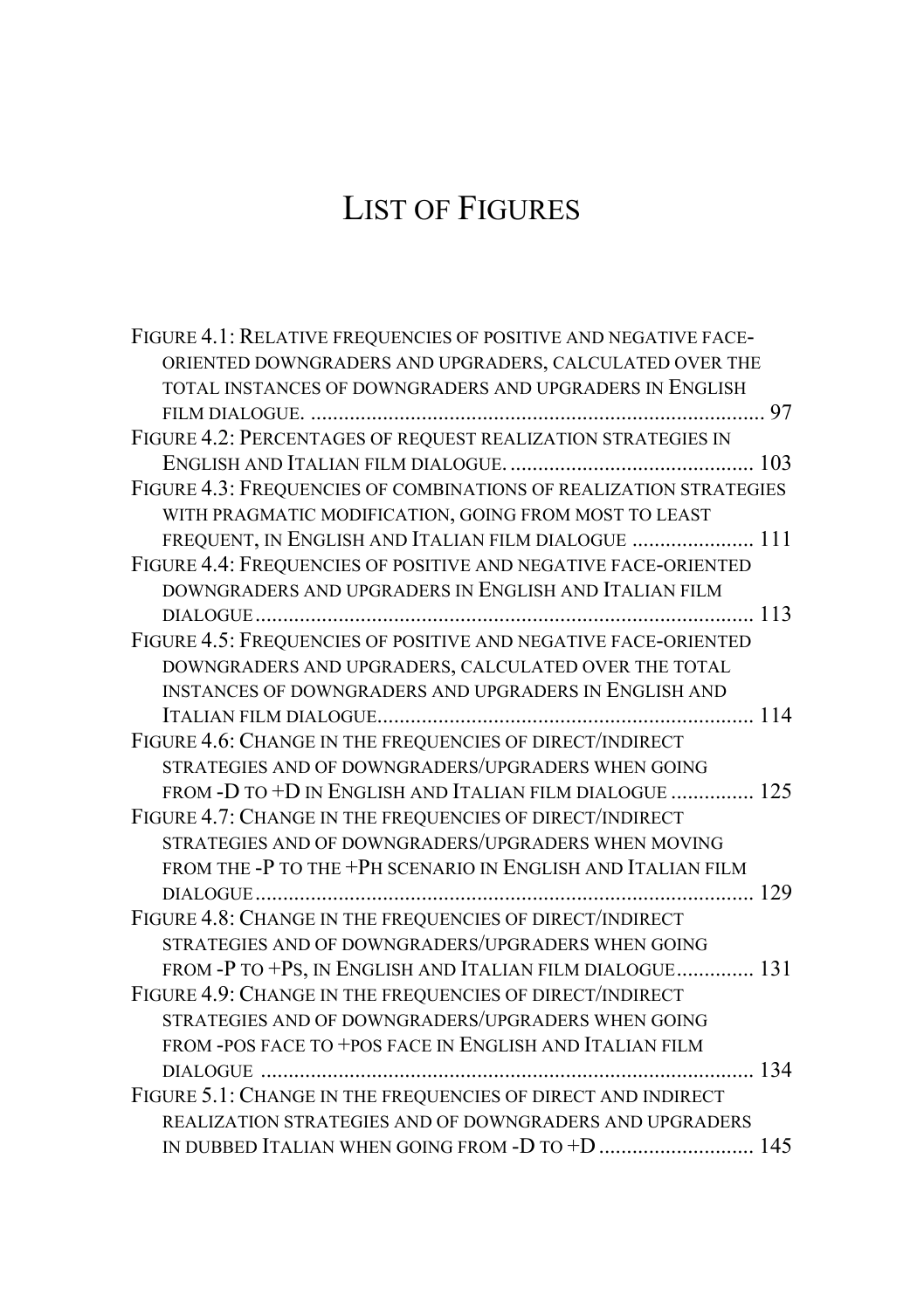| FIGURE 5.2: CHANGE IN THE FREQUENCIES OF DIRECT AND INDIRECT   |
|----------------------------------------------------------------|
| REALIZATION STRATEGIES AND OF DOWNGRADERS AND UPGRADERS        |
|                                                                |
| FIGURE 5.3: CHANGE IN THE FREQUENCIES OF DIRECT AND INDIRECT   |
| <b>REALIZATION STRATEGIES AND OF DOWNGRADERS AND UPGRADERS</b> |
|                                                                |
| FIGURE 5.4: CHANGE IN THE FREQUENCIES OF DIRECT AND INDIRECT   |
| REALIZATION STRATEGIES AND OF DOWNGRADERS AND UPGRADERS        |
| IN DUBBED ITALIAN WHEN GOING FROM -POS FACE TO +POS FACE  148  |
| FIGURE 6.1: PERCENTAGES OF DIRECT REQUESTS IN STUDIES OF FILM  |
| DIALOGUE (LEFT-HAND SIDE) AND OF DIRECT REQUESTS FROM REAL-    |
|                                                                |
| FIGURE 6.2: PERCENTAGES OF DOWNGRADERS AND UPGRADERS OF        |
| REQUESTS IN FLOCK (2016) (LEFT-HAND SIDE) AND IN THE PRESENT   |
|                                                                |
| FIGURE 6.3: PERCENTAGES OF INTERNAL AND EXTERNAL PRAGMATIC     |
| MODIFIERS IN FLÖCK (2016) (LEFT SIDE) AND IN THE PRESENT STUDY |
|                                                                |
|                                                                |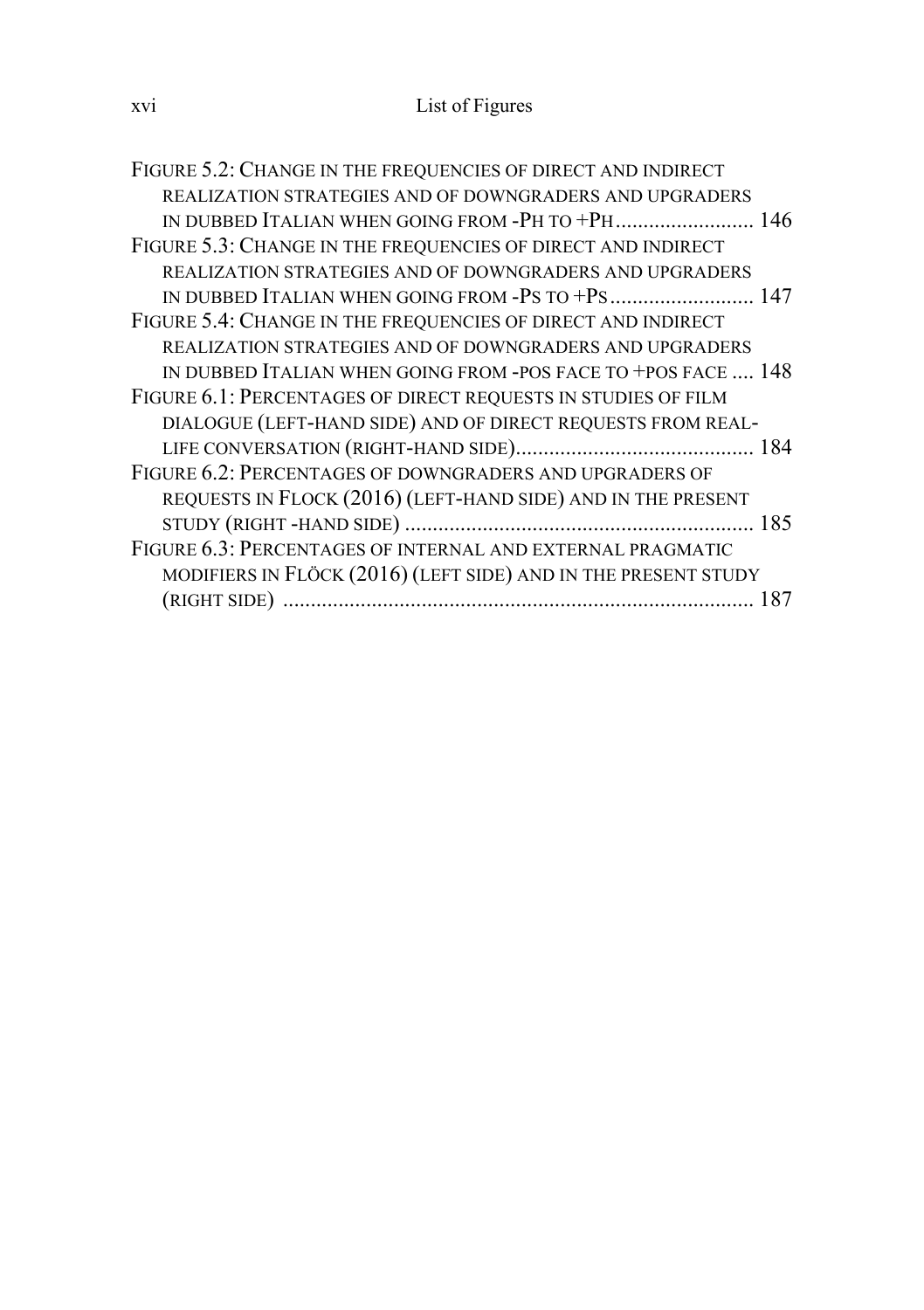### ACKNOWLEDGEMENTS

It is never easy to thank every single person who, in one way or the other, has contributed to the accomplishment of an enterprise, however big or small it may be. I have many people, on my side, to express my gratitude to. Many people who have been there for me in my academic and private life during these three years of PhD study and without whom every page of this book would not have been possible. But I will start where it all began, in a French brasserie in Tours.

We were all language assistants temporarily working in France as native speakers in high school foreign language classes and came from all over the world. That night was one of the many nights we hung out together to enjoy our French stay, because our service at school did not start before late in the morning. We were all sitting at the table of this brasserie, a bit tipsy and sipping on our drinks when Drew, the English assistant, a stereotypically British guy oozing self-restraint and discretion, made a joke about the Spaniards being direct and abrupt, referring to the two Spanish twin sisters of the group: Elena and Marina. At one point of the conversation, Drew started telling the story of when, a few days before, he had heard Marina saying to Elena, in Spanish: "¡ Elena, la puerta !", abruptly ordering her to close the door. I remember your hilarious face, Drew, while you were aping them. We all burst out laughing because you, so typically British, could not possibly understand how someone could ask a favour in that way and you wondered, out loud: "What do you want me to do with the door? Close it? Half close it? Open it?...Well, it's better to say *Could you close the door, please*? So much clearer and more polite!", you mocked them teasingly in a mixture of puzzlement and laughter.

I was laughing myself right then but on my way home, when I was alone, I could not stop thinking about that excellent example of intercultural communication pragmatic incident and it immediately dawned on me how important it might be to analyse similar cross-cultural differences in a translational perspective. What if that utterance had been uttered by a Spanish film character and had been translated literally for an English audience? Would the viewer from another lingua-culture have reacted like Drew? And how would all this impact on the character's characterization?

I could not go to sleep over the thought that maybe no-one had ever investigated how polite and impolite requests, such as "la puerta!", which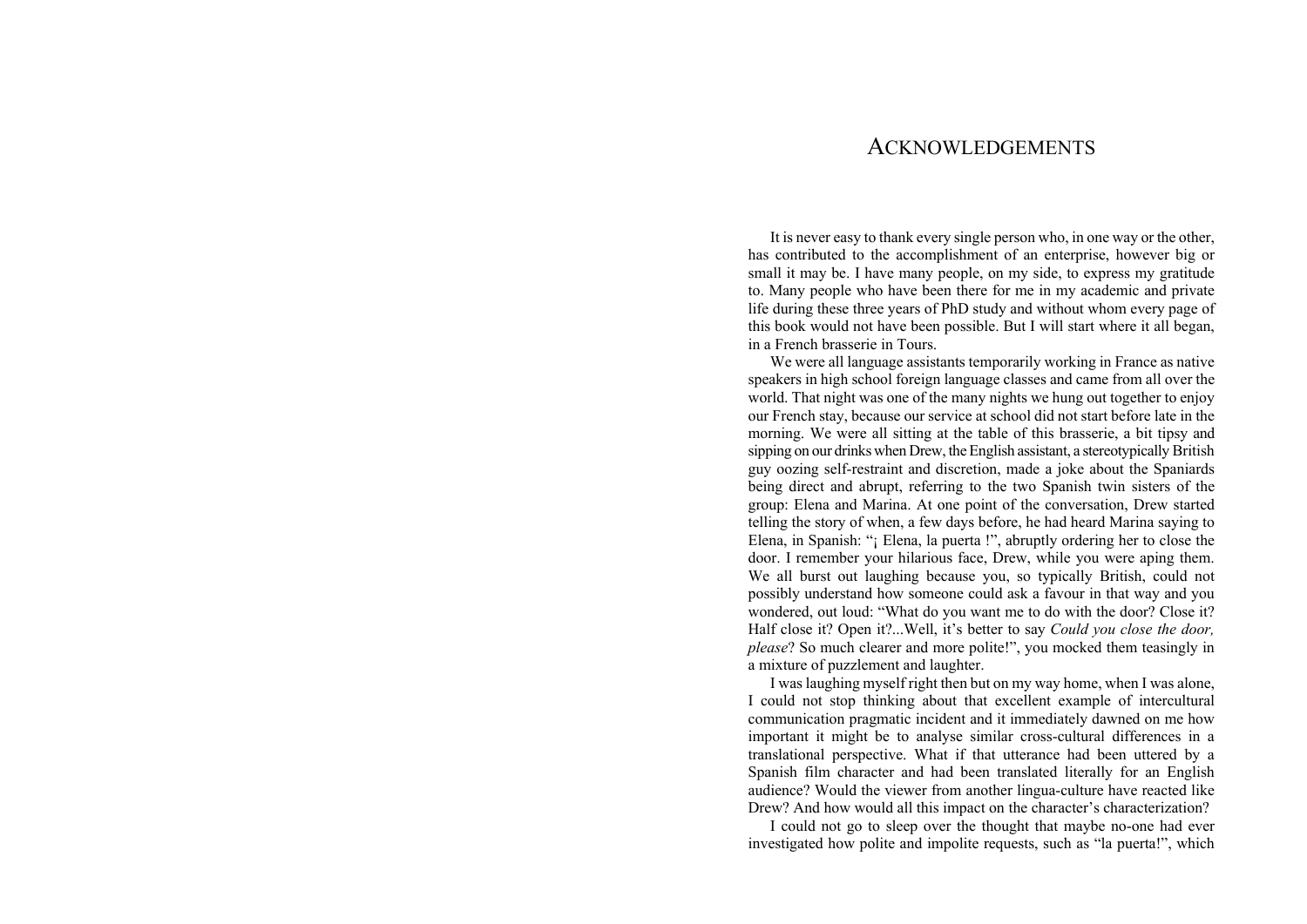was felt to be normal by two Spanish speakers but had sparked hilarity in an English speaker, were handled in translation for dubbing. Little by little, the next days, I pieced together my research proposal, secured a PhD position at the University of Pavia and finally lived out my dream: doing research.

That very small, tiny idea that night turned out to become a research project and the emotions that I feel now that this path has come to a completion are too overwhelming to be put into words: it was all so fast and wonderfully unexpected. But if there are words I want to spend, these go to the people I wish to thank for making this PhD experience possible, profitable and enjoyable.

My first thanks go to Drew, Elena and Marina: thank you for being that inspirational for me, the authors of this book are in fact you. A special thanks goes to prof. Pavesi, my supervisor: thank you Maria, you have been more than a supervisor to me, you have been an invaluable source of academic inspiration. Your intellectual rigor and strictness have put me to test but ultimately laid the basis for any small and big improvement in my academic writing and in my academic ideas which I only owe to you. A special thanks goes to prof. Mellinger (University of North Carolina) and to prof. Hanson (Butler University): thank you Chris and Tom for your precious statistical advice and for helping a PhD student that you barely knew. Your consultancy was invaluable to me. A wholehearted thanks goes to prof. Culpeper (Lancaster University) and to prof. Kecskes (University at Albany) for being two excellent supervisors and sources of inspiration for my knowledge in pragmatics and (im)politeness, during my research stays in the UK and in the US. Many thanks to all the academics I met during the conferences I had the chance to attend: every bit of conversation with each one of you has helped me shape up and hone my ideas and made me more aware of the weaknesses and strengths of my research. Thank you: you have contributed to making every page of this book become what it is now. A big thanks goes to my family and friends who always supported me and believed in me in the easiest and in the hardest of times.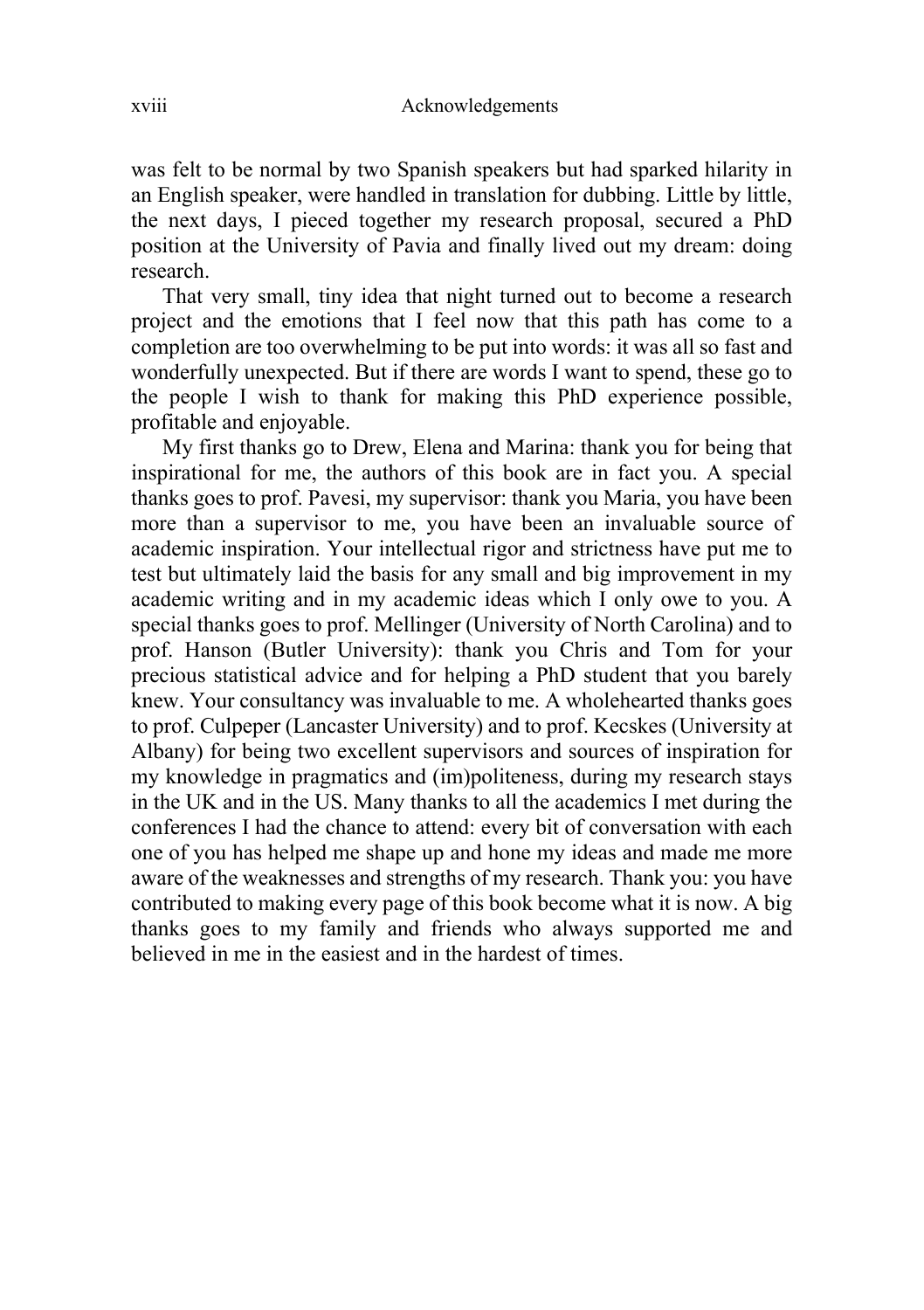### **INTRODUCTION**

This book provides a thorough account of the speech act of requesting and its pragmatic features, both in English and Italian film conversation and in translation for dubbing from English into Italian. Its aim is thus two-fold. Firstly, the focus on English and Italian requests provides an insight into the similarities and differences in terms of pragmatic and (im)polite behaviour, as well as the linguistic patterns of requests in English and Italian film speech. Secondly, the focus on dubbing translation contributes to a yet largely unexplored area, namely, the way in which pragmatic phenomena and pragmatic language features, such as (im)politeness, travel across languages in the translation process. The fact that the analysis is based on audiovisual translation also makes it possible to examine the impact that the non-verbal codes that make up the complex semiotic whole of which film dialogue is but one component (along with suprasegmental features of characters' speech, as well as aural and visual information) have on the pragmatics of translated requests.

The research contributes to two areas where academic work is still scant and, therefore, it purports to fill these gaps. The first area, which is part of the field of cross-cultural pragmatics, concerns the understanding of the pragmatics and the (im)politeness of requests produced by English and Italian speakers from a cross-cultural viewpoint. No study has, to date, investigated requests or any other pragmatic act in English and Italian spontaneous speech from a comparative perspective, so possible crosscultural pragmatic differences or similarities are still unknown. Apart from English and Italian, and speaking more broadly, studies on how speech acts, as well as the (im)polite import inherent in them, are realized by speakers from differing lingua-cultures have almost exclusively relied on data obtained through elicited speech (Márquez-Reiter 2000, Alcón-Soler 2008, Flores-Salgado 2011, Economidou-Kogetsidis and Woodfield 2012). However, there has been ample academic debate on the fact that speech acts produced under elicitation methods cannot be compared to speech acts as they are issued in real-life exchanges (Johnston et al. 1998, Golato 2003, Clark and Beebe 2006, Flöck 2016). There are a number of reasons for this, including the influence of the researcher's presence on the speaker's linguistic output and the fact that exchanges (and possible incidents thereof)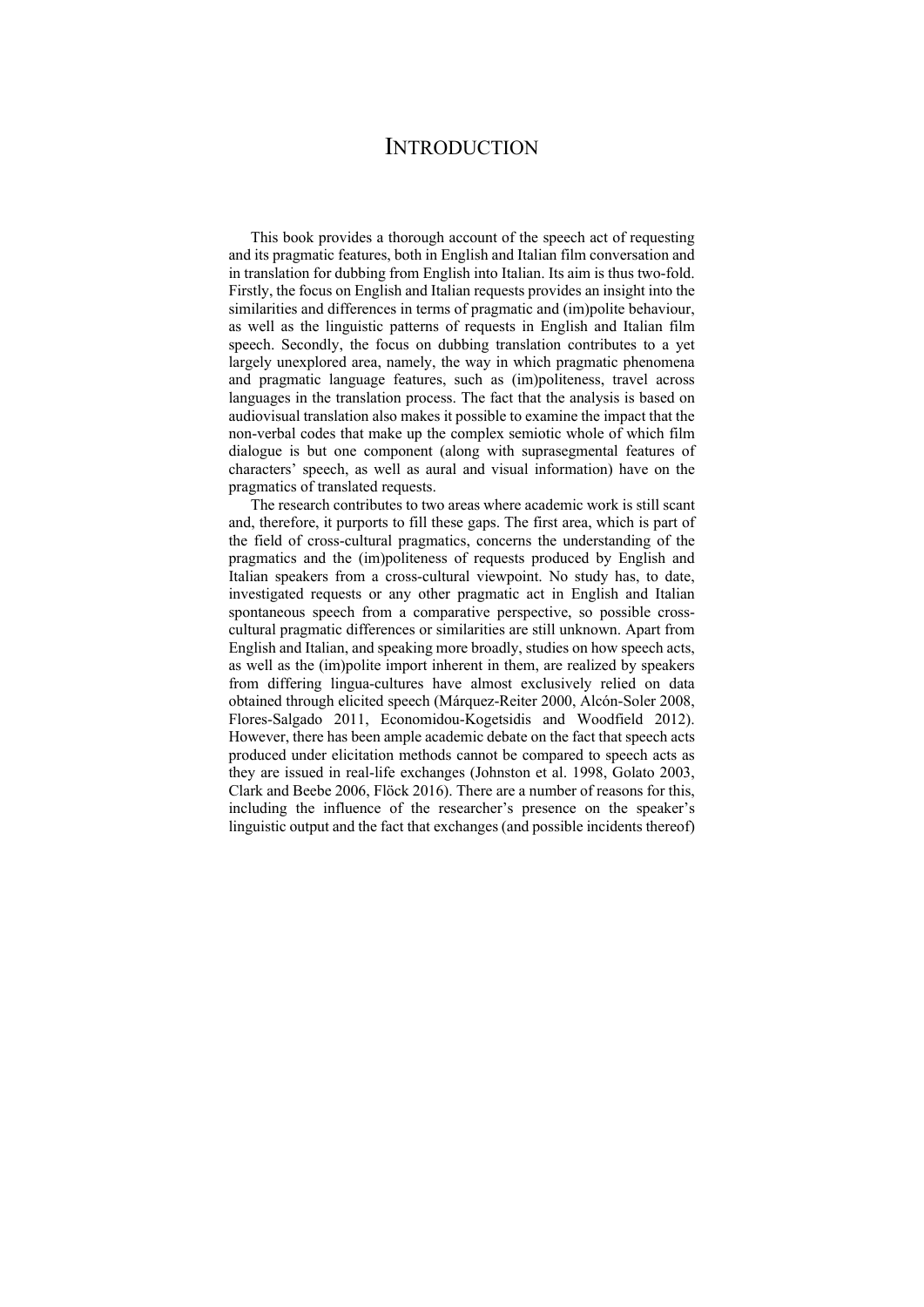occurring in a fictional scenario made up by the researcher do not have consequences on the speakers' rapport, as happens in real life.

The originality of this study consists in examining film dialogue in order to offer an insight into how requests are linguistically realized, as well as how (im)politeness is conveyed through them. Although film dialogue differs in many respects from spontaneous conversation, it is presumably more similar to it than conversation elicited through discourse completion tests or role plays. In view of this, contingent similarities or divergences in the pragmatic features of requests, as used by English and Italian film speakers, allow the formulation of hypotheses regarding the pragmatic requestive behaviour of real-life English and Italian speakers, to be tested by future investigations on spontaneous conversation. The findings and the hypotheses resulting from the present research cannot in any way be extended to spontaneous speech, but are undoubtedly thought-provoking in this sense.

The second area to which this research offers its contribution is Translation Studies, with special focus on Audiovisual Translation Studies, and involves aspects related to pragmatics from a translational perspective. The relationship between pragmatics and Translation Studies still constitutes new ground in academic circles, and issues such as how pragmatic features of language, in particular (im)politeness, travel across linguistic systems and how they are handled by translators<sup>1</sup> still need extensive enquiry. This study sets out to fill this gap by examining translation trends, as well as translators' strategies as observed in Italian dubbed dialogues translated from English, and by proposing possible explanations for the patterns that emerge. For instance, one of the most salient patterns observed when analysing translations is pragmatic hybridization, a phenomenon whereby translated requests exhibit features both belonging to the source language system and to the target language system.

As for the methodology adopted, the research is corpus-based and the data is made up of request realization strategies and pragmatic modification

<sup>&</sup>lt;sup>1</sup> In dubbing translation, it is hardly possible to attribute linguistic strategies observed by the researcher to one figure, that of the translator, since the utterances ultimately produced by dubbing actors as heard in the target-language version are the result of the collaborative work of many figures: the translator, the adaptor (when the two are not the same person), the dubbing actor, the dubbing assistant and the dubbing director. However, when reference is made to how requests are translated, the focus and the interest of the research is the translation process proper, so that involving translation-adaption. After this stage, the text undergoes only minor manipulations by the other figures involved in the dubbing process (Martínez 2004, 6), so it is sensible to speculate that any substantial linguistic departures from the source text are made during the translation stage.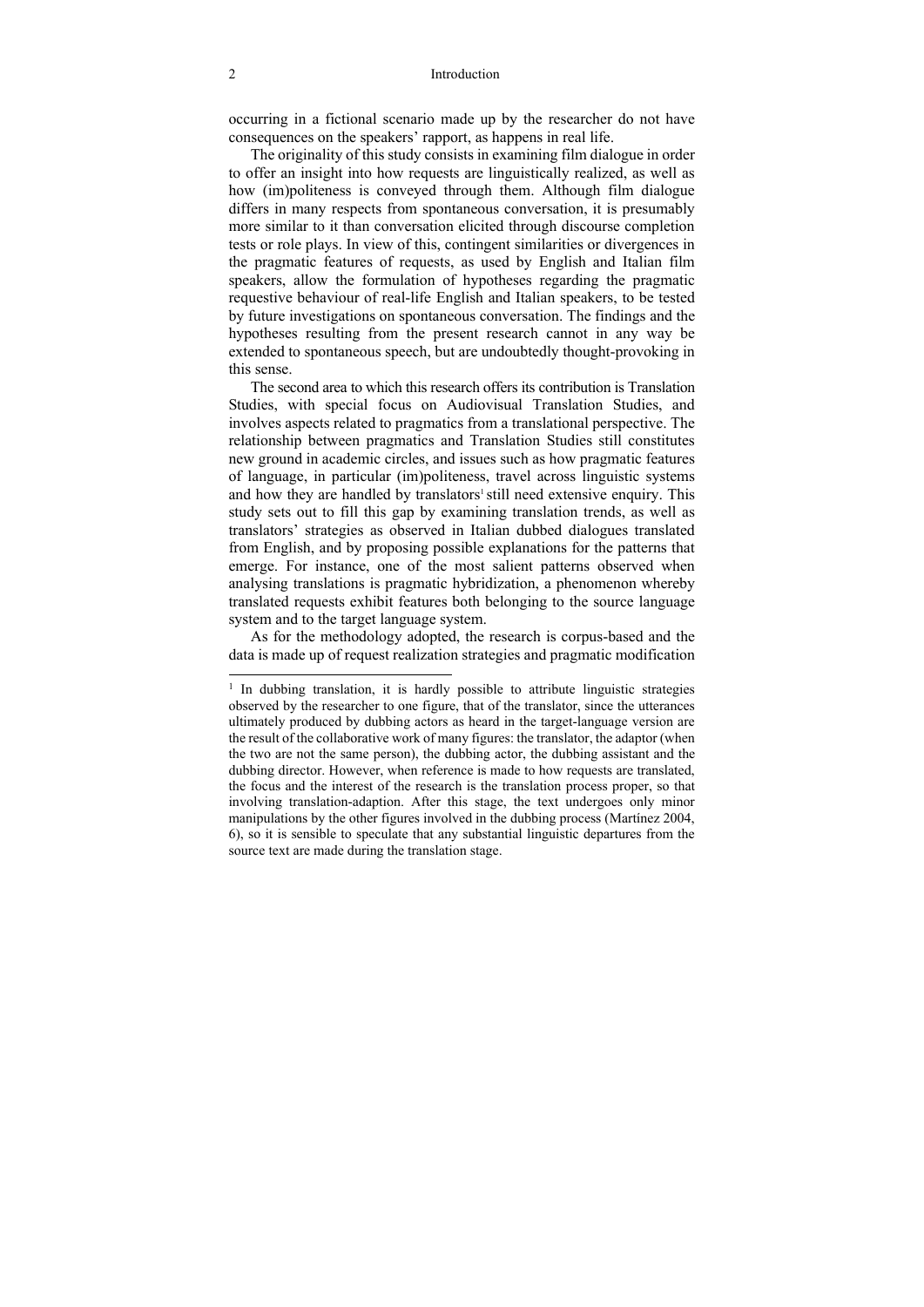#### Requests in Film Dialogue and Dubbing Translation: A Comparative Study of English and Italian

strategies collected from three film language varieties: (1) original English, (2) dubbed Italian and (3) original Italian. The research takes an onomasiological approach, in that the criterion for the collection and annotation of requests is not their linguistic realization but the pragmatic function of their components. This means that classic query-based data collection methods adopted in corpus-based studies of a semasiological nature, which follow a form-to-function rather than a function-to-form criterion, were not suitable for the study. For this reason, data was collected "manually" to create three sub-corpora (one for each language variety) by watching the films selected for data collection and annotating requests each time these were issued by on-screen characters. The requests were annotated and categorized following taxonomies adopted in previous studies and subsequently analysed both quantitatively and qualitatively. Quantitative data is used both in the cross-linguistic account of request features in English and in Italian dialogues and in the translational account of requests in dubbed Italian. Qualitative data, on the other hand, is mainly referred to in the description of the role that non-verbal information in film translation, including audiovisual constraints proper to dubbing, have on the translation of requests from a pragmatic viewpoint.

Qualitative analyses focus on single request pairs made up of the original English utterance and its translated utterance in dubbed dialogue and consist in case studies that discuss translation strategies and translators' choices against the background of the non-verbal semiotic whole in which the request is embedded. Quantitative analyses, which also make use of statistical methods, are useful in bringing to light the major trends concerning the linguistic realization of requests with a focus on their pragmatic and (im)polite import in the two film languages, as well as the major translation patterns that emerge from the double comparison between original English and dubbed Italian, on the one hand, and dubbed Italian and original Italian, on the other hand.

Both in the cross-linguistic part of the book, which compares English and Italian, and in the translation part, which involves dubbed dialogues analysed against original English and original Italian dialogues, requests are investigated from a pragmalinguistic viewpoint and from the viewpoint of the communicative context. In the former approach, the focus is on the realization strategies and on the pragmatic modifiers through which requests are issued in the three language varieties, independently of the communicative on-screen contexts in which characters interact. In the latter approach, on the contrary, three pragmatic variables which contribute to shaping the communicative context where the request is uttered and which were selected for the present research were included in the analysis: (1) the degree of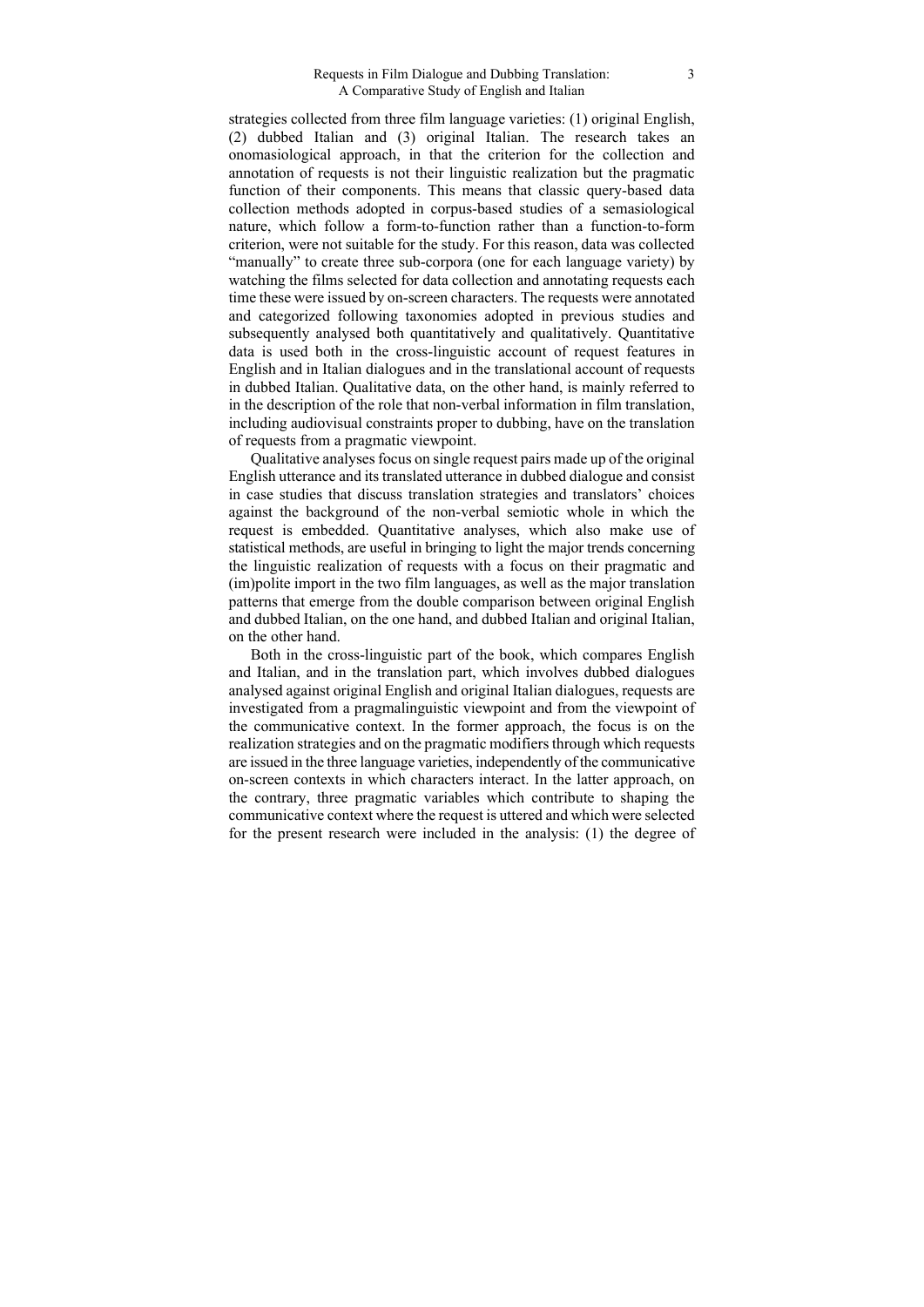#### 4 Introduction

intimacy or distance between interactants, (2) the presence or absence of power imbalance between them and (3) the presence or absence of implied criticism carried by some requests. The three variables were chosen because, based on previous studies, they were hypothesized to influence pragmatic behaviour and the (im)polite import of the speech act. In the communicative context approach, requests were thus investigated against the influence that these parameters might have had on their different linguistic realizations and so on their pragmatic and (im)polite load.

The book is structured as follows: Chapter 1 and Chapter 2 provide the reader with the theoretical background useful to interpret the findings of the research and to position them in the context of research carried out to date. Chapter 1 provides the theoretical framework for the speech act of requesting and, more broadly, for (im)politeness research. Chapter 2 reviews the main studies carried out on film dialogue, Translation Studies and Audiovisual Translation from a pragmatic perspective, with special focus on dubbing, which is relevant to this investigation. Chapter 3 is dedicated to the methodological approach adopted and explains how data collection was performed. In Chapter 3, the taxonomy containing the pragmatic categories that make up requests, used to first annotate and then codify the data, is presented, together with the criteria followed for data annotation. Chapter 4 focuses on the analysis of requests in English and Italian film speech and thus represents the part of the book which deals with issues of film dialogue in the two languages from a cross-cultural pragmatic perspective. Chapter 5 introduces the data relative to the translational part of the research and deals with translation patterns and translators' strategies in terms of pragmatic features and (im)politeness of requests. Chapter 6 critically discusses the data laid out in Chapters 4 and 5 by grouping them into macro topics and by generating speculation based on previous scholarly work on similar issues where possible. To conclude, Chapter 7 summarizes the main findings as well as the hypotheses put forward throughout the book and points out areas and issues which particularly deserve further enquiry, to foster debate in light of the contributions offered by the study.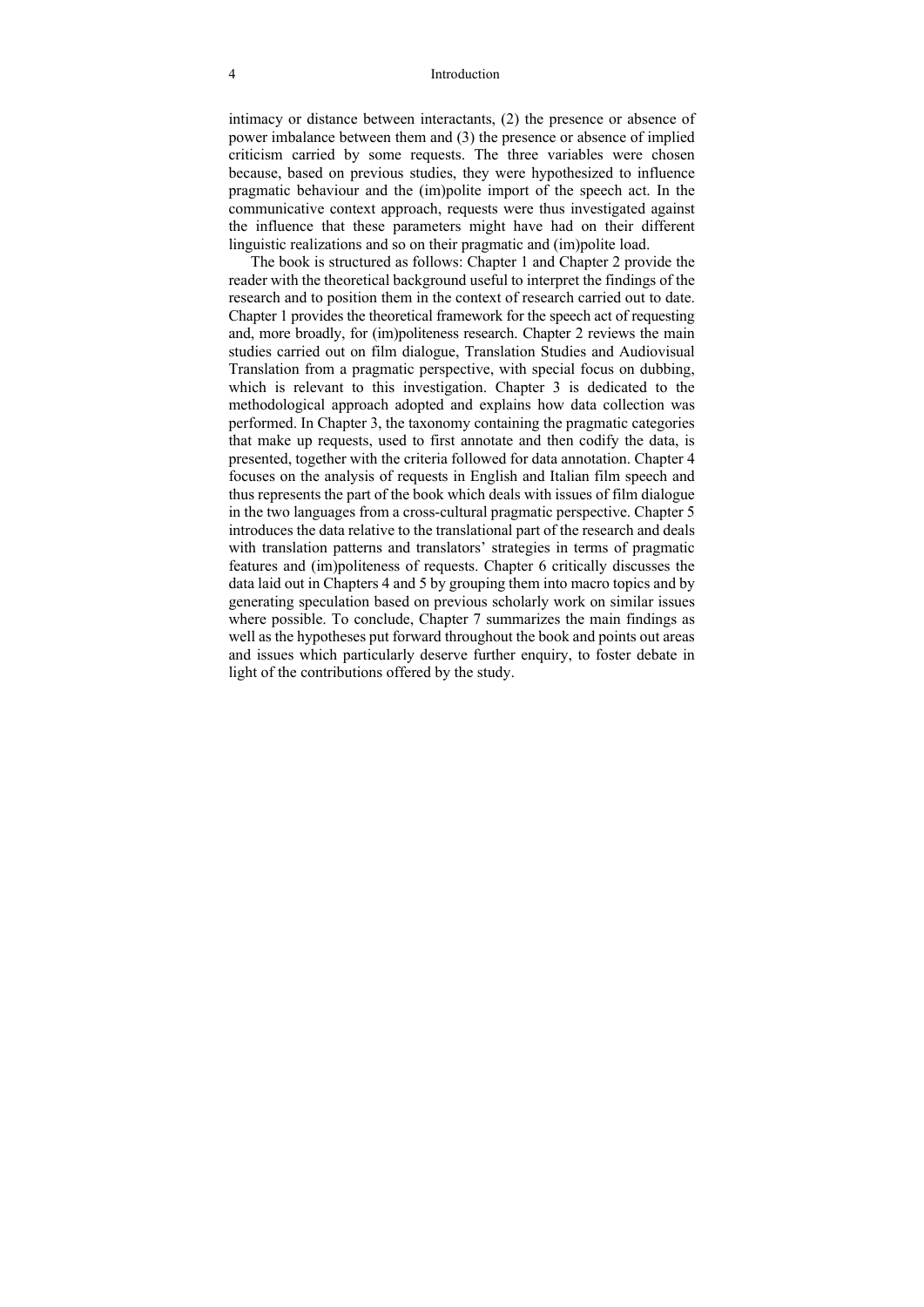### CHAPTER 1

## (IM)POLITENESS RESEARCH AND THE SPEECH ACT OF REQUESTING

#### **Politeness research**

The first time reference was made to linguistic politeness in academic circles was in Lakoff's widely-cited work "The Logic of Politeness, or, Minding your p's and q's" (1973). Referring to speakers' pragmatic competence, Lakoff posited the existence of two abilities: "Be clear", which is reminiscent of Grice's Cooperative Principle (1975), and "Be polite". Lakoff's contention was that, in view of the importance of maintaining good rapport in interpersonal communication, being polite takes precedence over being pragmatically clear (1973, 297) and proposed a politeness principle consisting of three rules (1973, 298): "Don't impose" (rule 1), "Give options" (rule 2) and "Make A feel good, be friendly" (rule 3).

Later on, drawing on Grice's Cooperative Principle (1975), Brown and Levinson's work "Politeness: some Universals in Language Usage" (1978/1987) represented the very first pioneering contribution to politeness research, leading it to become an independent field of enquiry. The work proposed a theoretical framework comprising linguistic strategies for performing politeness, with a focus on speech acts. However, to fully understand the tenets of Brown and Levinson's theory and before expanding on it, reference to Goffman's previous work "Interaction Ritual: Essays on Face-to-Face Behavior" (1967) is needed.

Goffman is credited with having coined the notion of "face", which has dominated politeness research in the past and continues to be greatly influential in conceptualizing and explaining how people produce and perceive (im)polite language. Goffman defined face as: "The positive social value a person effectively claims for himself by the line others assume he has taken during a particular contact. Face is an image of self, delineated in terms of approved social attributes" (1967, 5). Goffman thinks of face as the positive image that each of us wants others to recognize and relates to how we want to be perceived in the course of verbal exchanges. In the scholar's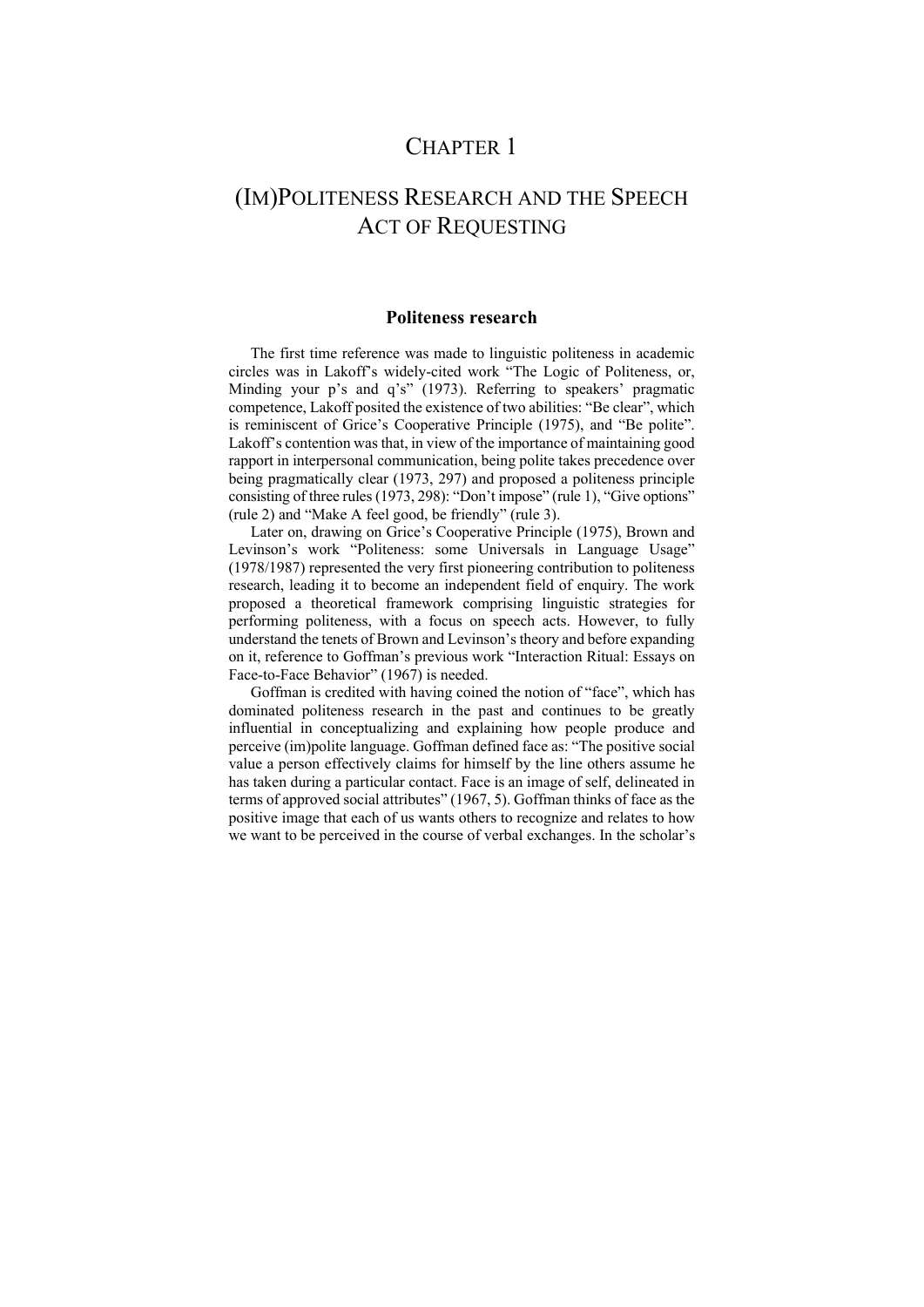view, to avoid or redress the sometimes inevitable damage to the hearer's face, interactants have to engage in "face-work" (1967, 12), which designates linguistic strategies for avoiding conflict and restoring harmony by redressing the potential face damage incurred during potentially conflictual exchanges.

Brown and Levinson (1978, 1987) elaborated on Goffman's notion of face and coined two different labels for it, namely, *positive face* and *negative face*. Positive face refers to people's desire to be liked and approved of by others, while negative face is the desire to act autonomously and be free from others' impositions. Positive face is defined as: "the want of every member that his wants be desirable to at least some others […] in particular, it includes the desire to be ratified, understood, approved of, liked or admired" (1987, 62) and negative face is "the want of every competent adult member that his actions be unimpeded by others" (1987, 62). Brown and Levinson drew on Speech Act Theory (Austin 1962, Searle 1969) and argued that some speech acts intrinsically threaten either negative or positive face, thus demeaning the interlocutor's desire to be appreciated and his/her desire to be autonomous from others' imposition respectively. For instance, requests and advice threaten the hearer's negative face, since they impinge upon his/her freedom of action, while criticism and reprimands threaten his/her positive face wants, because they undermine his/her desire for approbation. Brown and Levinson label these speech acts "facethreatening acts" (hereinafter FTAs). To avoid social conflict, which an FTA is likely to generate, the speaker can choose from a set of linguistic strategies for mitigating face threat and restoring interpersonal comity. The strategy chosen to redress face depends, in the scholars' opinion, on two sociopragmatic variables which regulate the rapport between speaker and hearer, namely, the degree of social distance and relative power, as well as the degree of imposition brought about by the object/action involved in the FTA.

Speakers have a set of linguistic "super-strategies" (Brown and Levinson 1987, 69) to choose from when mitigating an FTA: firstly, they can decide whether to perform it or not. If they decide to perform it, they can opt for the "off-record" strategy, which consists in only giving hints on which hearers can rely to infer the speaker's real illocutionary intent, or for the "on-record" strategy, through which the illocutionary intent is communicated explicitly. Going on-record can in turn entail the presence of face redress strategies or their absence, in which case no attempt at politeness is made and the strategy is called "bald on-record". If, on the contrary, speakers opt for face redress and so decide to mitigate the imposition inherent in the FTA, they can either mitigate face threat by appealing to the interlocutor's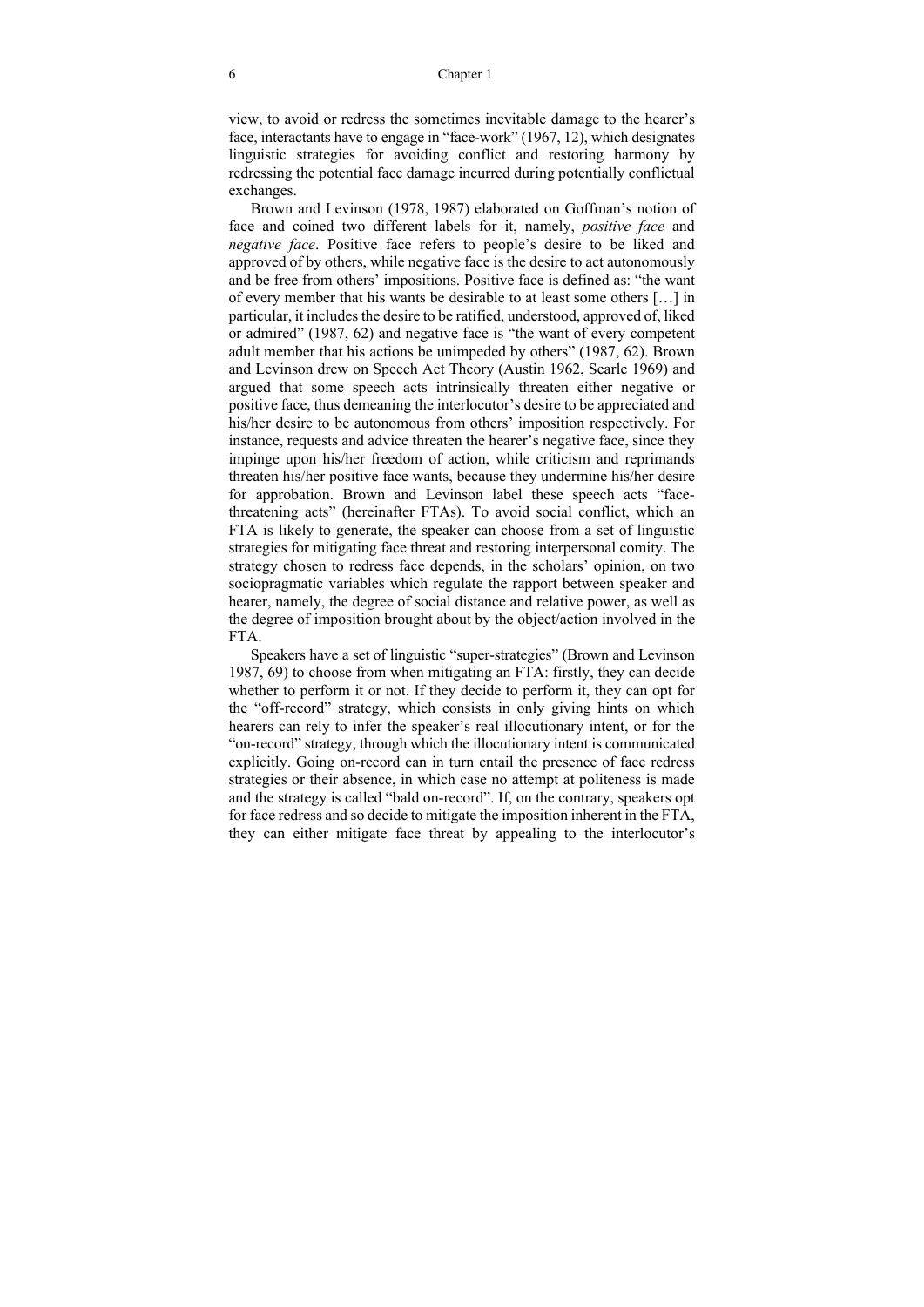positive face wants (Brown and Levinson, 1987, 103), or by appealing to the interlocutor's negative face wants (Brown and Levinson, 1987, 70). In the first scenario, face redress is reached by appealing to the hearer's want to feel liked and cared about and encompasses strategies such as using terms of endearment within the request (e.g. "*My dear*, pass the salt") or paying a compliment (e.g. "*Your hair is amazing*! Can you tell me who your hairdresser is?"). Finally, bald on-record strategies do not involve any form of mitigation (e.g. "Help me with the cleaning"). In the second scenario, on the other hand, linguistic strategies are adopted which soften or minimize the impositive load carried by the request and include, for instance, strategies whereby the speaker asks for the hearer's ability or willingness to perform an action, rather than using imperative forms (e.g. "*Can you* pass the salt?" instead of "*Pass* the salt") or pragmatic modifiers that downplay the effort involved in the action (e.g. "If you drive me to the supermarket and wait for me, *I will only be inside for a couple of minutes*").

Brown and Levinson contend that the level of pragmatic directness or indirectness of an FTA (which they equate with less and more politeness respectively) and the choice of the four aforementioned linguistic strategies for performing an FTA vary according to the speaker's calculation of: social distance between interactants, relative power (whether there is a power imbalance between requester and requestee) and ranking of imposition of the action involved in the FTA. They propose the following formula for the calculation of the politeness degree required for a given FTA, which in turn determines the linguistic strategy to choose:  $Wx = D(S; H) + P(H; S) + Rx$ . Wx stands for "weightiness of the FTA" and ultimately determines which of the four super-strategies the speaker will select, depending on the level of politeness required, D is the degree of social distance between speaker (S) and hearer (H), P is the degree of power imbalance between speaker and hearer (if there is any) and Rx is the ranking of imposition of the action involved in the FTA. The ranking of imposition refers to how "costly" the object of the FTA is. In the case of criticism, complaining to someone about his/her driving is less costly than complaining about his/her dishonesty as a friend. Similarly, in requests, asking to borrow a pen does not carry the same degree of imposition as asking to borrow one hundred dollars.

Later on, still drawing on Grice's Cooperative Principle (1975) and on Speech Act Theory (Austin 1962, Searle 1969), in "Principles of Pragmatics" (1983), Leech introduces his theory of politeness consisting of "maxims", which he labels *Politeness Principle*. Leech's summary of the underlying the model and the communication of politeness is: "Minimize (other things being equal) the expression of impolite beliefs [...] Maximize (other things being equal) the expression of polite beliefs" (1983, 81). Leech's Politeness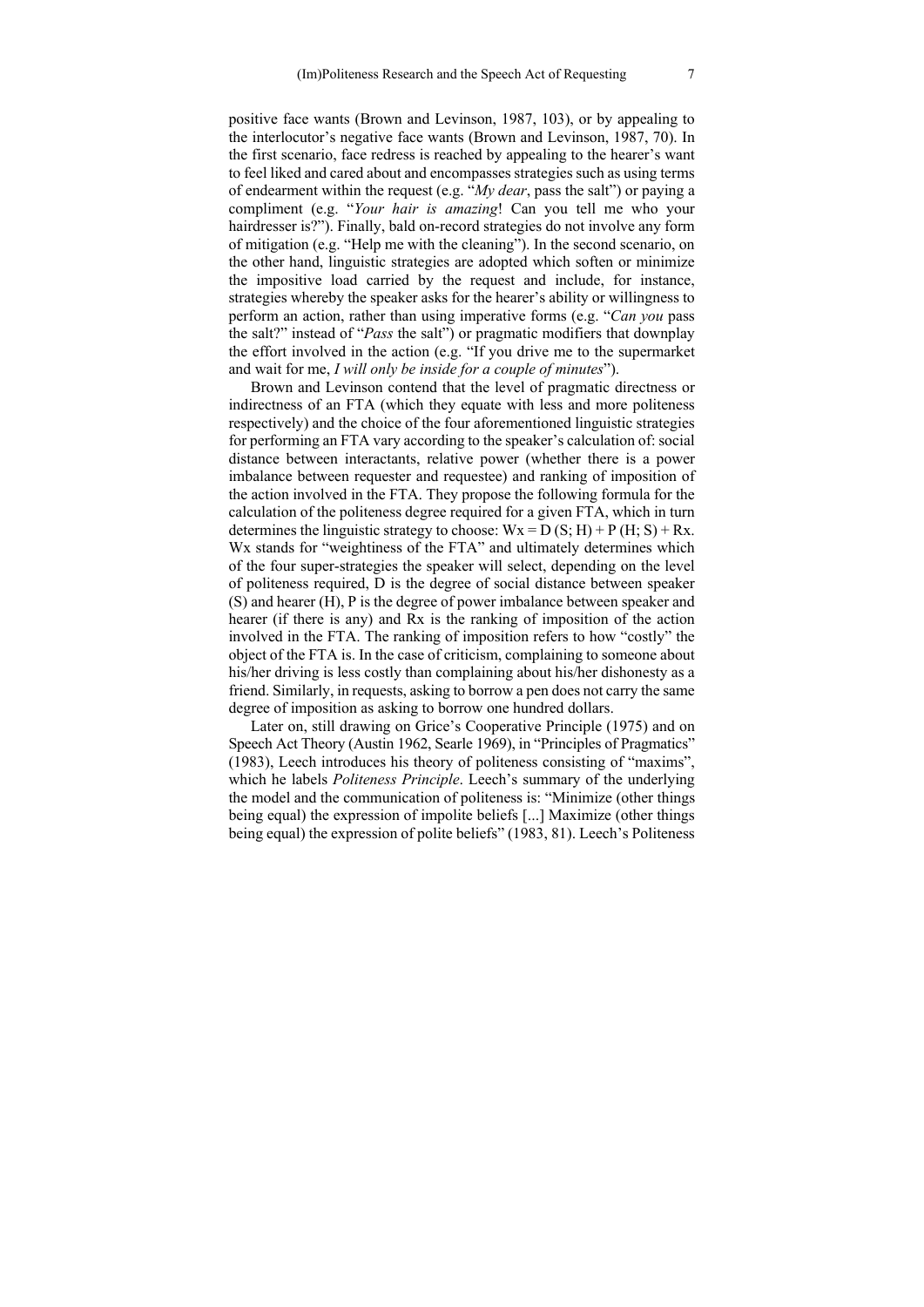Principle consists of six maxims: *maxim of tact, maxim of generosity, maxim of approbation, maxim of modesty, maxim of agreement* and *maxim of sympathy* (Leech 1983, 132):

- (I) TACT MAXIM: minimize cost to O, [and maximize benefit to O]
- (II) GENEROSITY MAXIM: minimize benefit to S, [and maximize cost to S]
- (III) APPROBATION MAXIM: minimize dispraise of O, [and maximize praise of O]
- (IV) MODESTY MAXIM: minimize praise to S, [and maximize dispraise to S]
- (V) AGREEMENT MAXIM: minimize disagreement between S and O [and maximize agreement between S and O]
- (VI) SYMPATHY MAXIM: minimize antipathy between S and O [and maximize sympathy between S and O].

By introducing these maxims, Leech maintains that while Grice's Cooperative Principle accounts for *how* people convey indirect meaning through implicatures, his own model of politeness explains *why* indirect meaning (and implicatures thereof) is preferred over directness and clarity, for reasons of politeness.

Subsequently, Fraser and Nolen (1981) contributed to paving the way for a discourse-based approach to politeness. Previously, politeness had only been investigated at the utterance level and had only focused on the speaker's output, thus fully ignoring the role of the hearer in the construal of (im)politeness. They introduced the notion of Conversational Contract (CC) which posits that, when starting a conversation, speakers bring with them a set of rights and a set of obligations that both speaker and hearer hold and that shape the interaction. These rights and obligations are mutually held and manifest and may well change in the course of interaction: an interactant can become more powerful and hence gain more rights than obligations, or vice-versa. The novelty of such an approach to politeness is that the hearer comes to be included in the picture, together with the speaker. Evaluations of (im)politeness grow out of, and depend upon, whether or not these rights and obligations are respected: in the case of requests, for instance, the requester will select a certain linguistic strategy which corresponds to the level of politeness required, depending on how legitimate his/her request is (how entitled he/she is to ask something of the hearer) and how the hearer is expected or obliged to comply with it (Fraser 1990, 233).

Also worth mentioning is Terkourafi's (2005) contribution to politeness research, who is credited with having introduced a frame-based approach to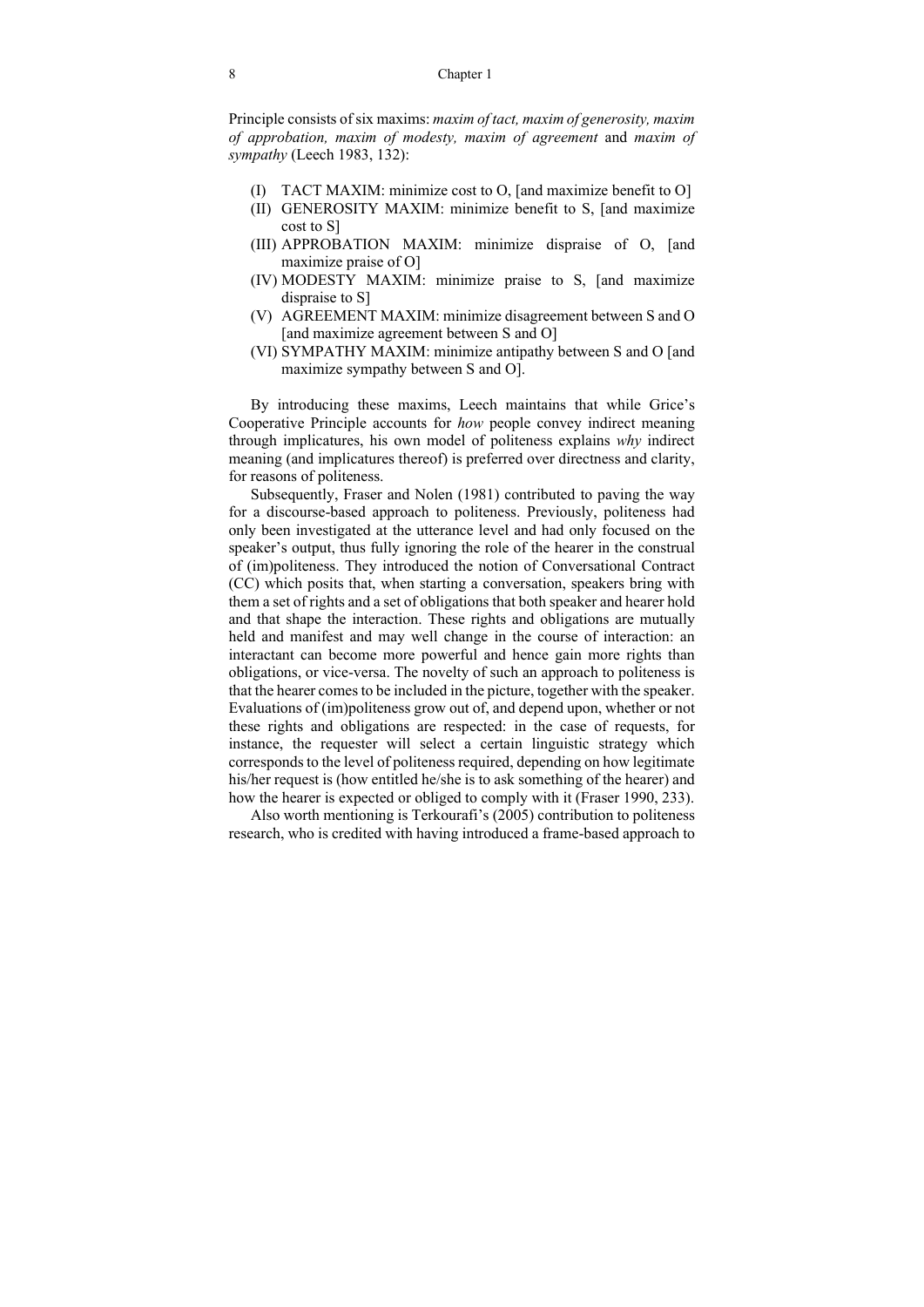politeness, previously taken by Aijmer (1996). According to Terkourafi, "it is the regular co-occurrence of particular types of context and particular linguistic expressions [...] that create the perception of politeness" (2005, 248). She took the notion of linguistic frames (Goffman 1974, Fillmore 1976, Tannen 1993, Escandell-Vidal 1996) and applied it to politeness. According to the frame-based approach, the use of a particular degree of politeness in interactions is often harnessed to certain regular communicative situations (aka frames), so the speaker selects certain politeness formulae over others because they are conventionally and routinely associated with that type of exchange, which has occurred many times in the past and which is stored in the speaker's memory. Terkourafi argues that frames can then create expectations, in both speakers and hearers, concerning the level of politeness required in a given type of communicative situation.

In "Rapport management: a framework for analysis" (2000), Spencer-Oatey introduces the notion of *rapport management* as an alternative to Goffman's and Brown and Levinson's *facework*. She distinguishes between *face* (corresponding to Brown and Levinson's positive face) and *sociality rights* (corresponding to Brown and Levinson's negative face). Face is further subdivided into *quality face, relational face* and *social identity face*. Quality face is the need to feel appreciated as an individual and for one's own competences and qualities (which more closely overlaps with Brown and Levinson's positive face), relational face is the want for one's abilities and qualities to be recognized by the social group to which one belongs, and social identity face is the desire for other people to acknowledge and uphold one's social identities and roles. Sociality rights, on the other hand, refer to the collective dimension of the individual and his/her entitlements as to what to expect of others. They include two (seemingly contradictory) needs: *equity rights* and *association rights*. The first represents the need to be unimpeded by others and to be autonomous (which corresponds to Brown and Levinson's negative face), while the second represents the desire to feel involved in the collective life of a community or group.

Until 2000, studies investigating politeness-related phenomena had always used the single speech act as their unit of analysis and had only placed their focus on the speaker. The year 2000 was a watershed, since it marked the advent of the so-called "discursive turn" or "post-modern turn" (Eelen 2001, Mills 2003, Watts 2003, Locher 2006, Locher and Watts 2005). This new line of thinking regarding politeness advocated for the need to abandon theories and methodological approaches that were utterancebased and speaker-based and so failed to conceptualize (im)politeness at the discourse level. This new approach focused instead on the development and on the negotiation of (im)politeness (meaning that impoliteness began to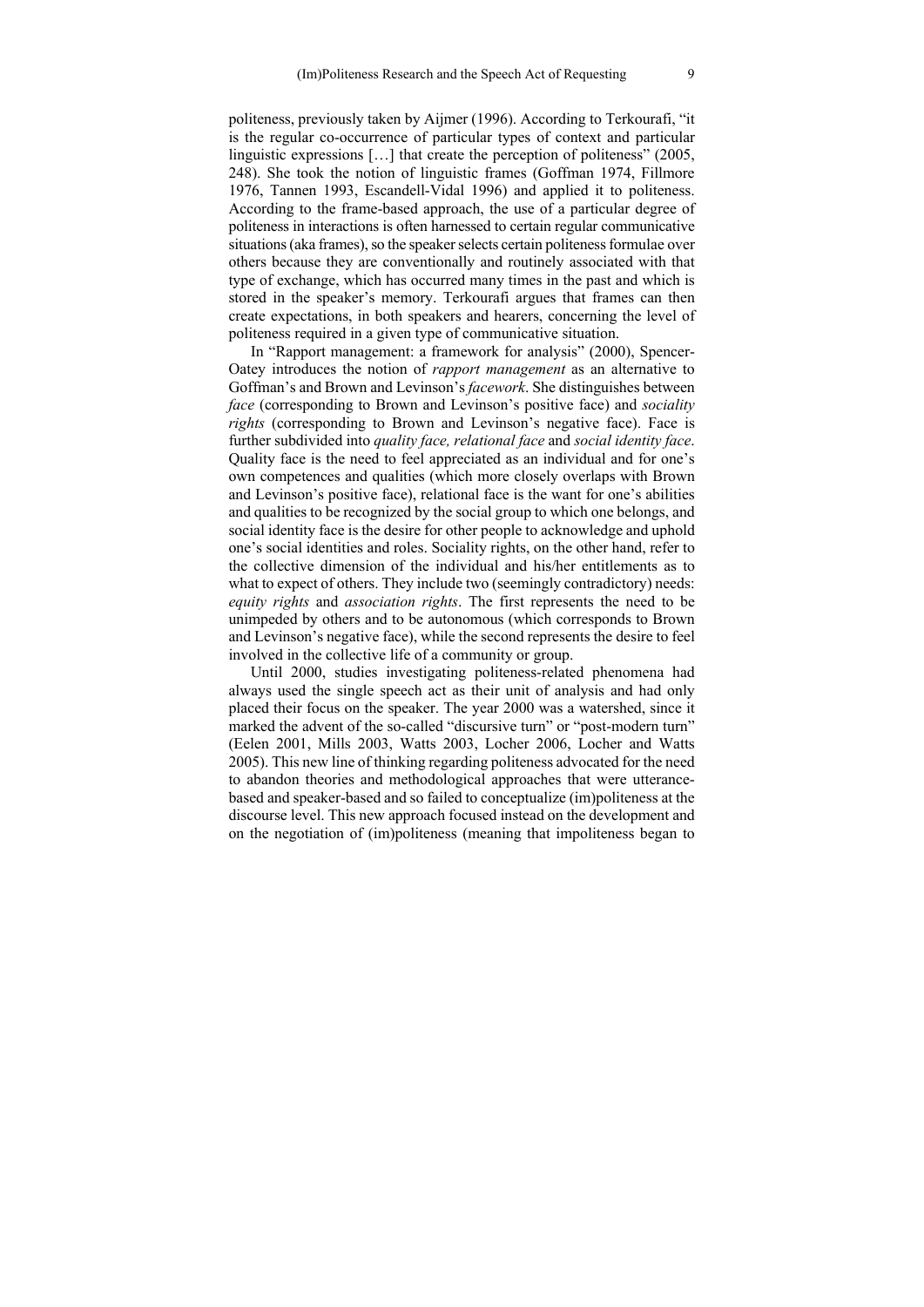receive due attention) at the discourse level. From a methodological viewpoint, the unit of analysis ceased to be the single utterance, isolated from its communicative context, and came to include the multiple turns that make up conversation, through which both speakers and hearers evaluate (im)politeness, and how they change and are continuously re-shaped during interaction. More prominence was given to the figure of the hearer and his/her evaluations of (im)politeness, as well as to the speaker's utterances and his/her (im)polite intent. Scholars advocated for larger units of analysis, namely, entire speech events and chunks of discourse, rather than single utterances (Haugh 2007, 14) and brought to the fore the interactants' conversational struggle over evaluations of what constitutes polite or impolite behaviour. Scholars of the discursive turn also argued that politeness should not be an abstract and merely theoretical concept designed by the analyst but should move according to real speakers' evaluations and metapragmatic comments, which should be used as a starting point for building a theoretical framework (Eelen 2001, 253; Watts 2003, 143). From a methodological point of view, the discursive turn advocated for the use of corpora, which made it possible to collect and investigate data from real-life interactions. This provided analysts with a base for their research hypotheses and to develop theories from genuine pieces of conversation and not from their own intuitions.

Among the most well-known representatives of the discursive turn are Locher and Watts (2008) who conceive of politeness as a social behaviour which does not occur in a vacuum but is tied to the context and negotiated by interactants, making it subject to change. They maintain that speakers' norms and expectations concerning (im)polite behaviour in a given communicative event can derive from past experiences in which the speaker has found him/herself in a similar setting, place and time. In this respect, Locher and Watts echo Terkourafi's frame-based approach to politeness and maintain that "frames are cognitive conceptualizations of forms of appropriate and inappropriate behaviour that individuals have constructed through their own histories of social practice" (Locher and Watts 2008, 78). The scholars coined the term *relational work*, as an alternative to Brown and Levinson's *facework*, which harks back to Halliday's (1973) interpersonal level of communication (Locher and Watts 2005, 11) and which highlights the fact that politeness is not tied to a single individual's face but is rather a dynamic and fluid notion co-constructed by both speaker and hearer during interaction.

Another contribution to the discursive turn was given by Watts (1992) who introduced the concept of *politic behaviour*. He argues that politeness and impoliteness are not dichotomous concepts, because there exists a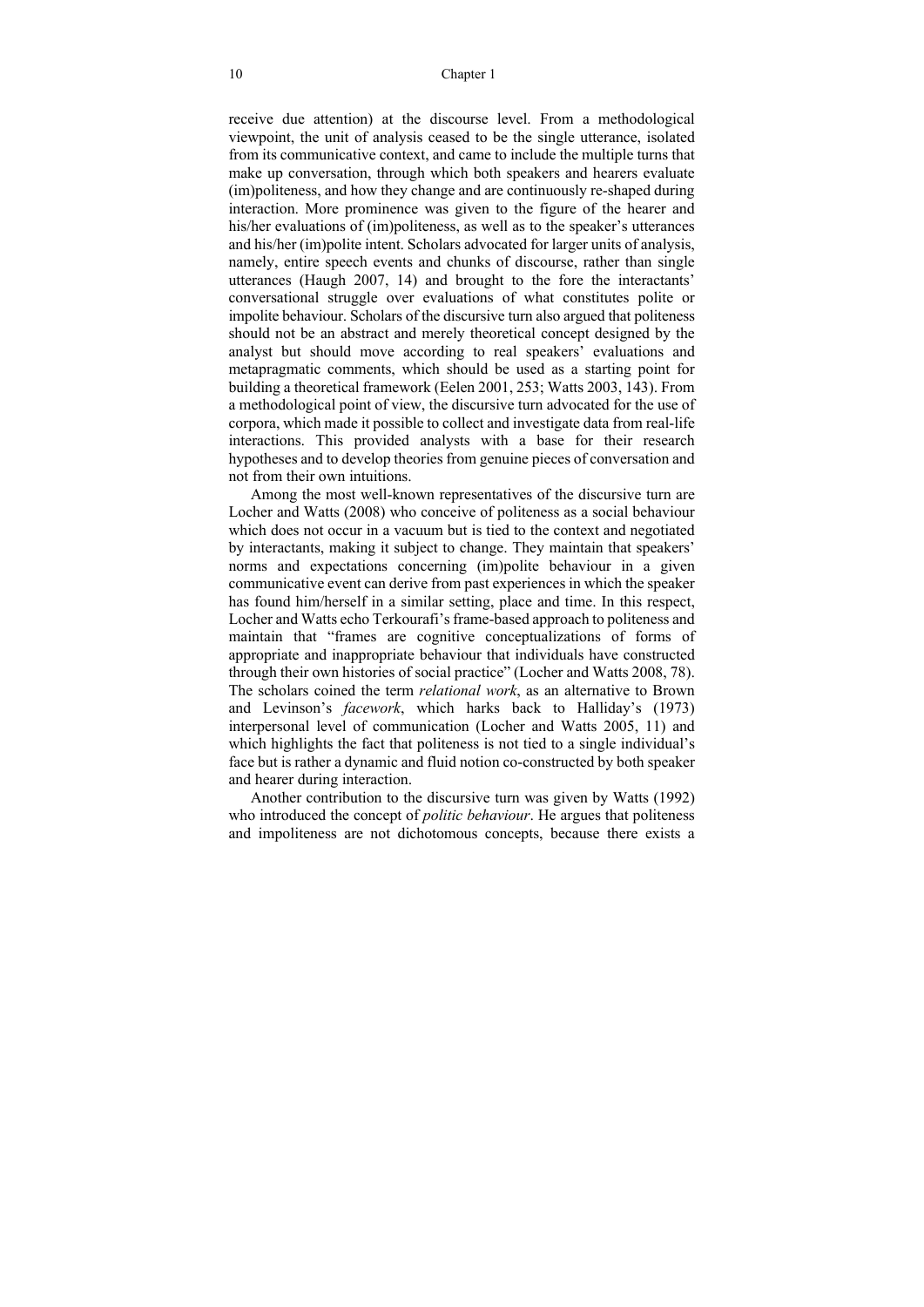continuum going from what is (evaluated as) impolite to what is (evaluated as) polite. In the middle of this continuum there is politic behaviour, which designates the "normal", unmarked behaviour (neither polite, nor impolite) that speakers expect of their interlocutors in a particular interaction, based on previous similar communicative contexts and on the norms that the regularity of such contexts has set with time. For instance, responding to a greeting with a greeting or thanking someone for a gift received is part of politic behaviour and is neither polite nor impolite. According to Watts, politic behaviour is not conspicuous, so it passes unnoticed and it is not remembered, whereas behaviour which is marked towards excessive impoliteness or politeness (over-polite behaviour), is noticed, remembered and evaluated negatively since it deviates from the norm.

To conclude with this brief review of the main politeness scholars and their theories, worth mentioning is Haugh  $(2013, 1)$  who forcefully argues that (im)politeness research should focus on *evaluations* of (im)polite speech rather than simply basing itself on single utterances and considering them inherently (im)polite. These evaluations cannot but emerge during interaction and are co-constructed by participants, so Haugh argues for a discourse-based methodological approach. One reason why (im)politeness should be studied in its context is that, quite frequently, the speaker intends to be polite or impolite, but the hearer does not perceive him/her as such, or vice versa (Haugh 2013, 2). According to the scholar, analysts should conceptualize evaluations and productions of (im)polite speech as a real "social practice" in and of itself (Haugh 2013, Kadar and Haugh 2013) and not as phenomena which are only constituents of conversation. Referring to the discursive feature of (im)politeness, Haugh argues that evaluations of (im)politeness by participants in a conversation influence their next linguistic moves, which in turn determine future evaluations of (im)politeness that will in turn influence the formulation of new utterances, and so on. This chain of (im)politeness evaluations generated by and in turn generating other instances of (im)politeness was labelled *reflexive (im)politeness* (Haugh 2013, 9). Haugh goes on to argue that speakers ground their evaluations of linguistic behaviour as polite or impolite, appropriate or inappropriate, on the so-called *moral order* which Garfinkel (1964, 35-36) had previously described as the "taken for granted", "seen but not noticed", "expected, background features of everyday scenes". The moral order, which dictates the appropriate social norms of a particular interaction in a particular communicative context, to which speakers appeal and which hearers expect, is also co-construed and jointly constructed by participants: it is not stable or fixed a priori, but changes as the conversation proceeds (Haugh 2015). The next section introduces the more recent line of research on impoliteness.